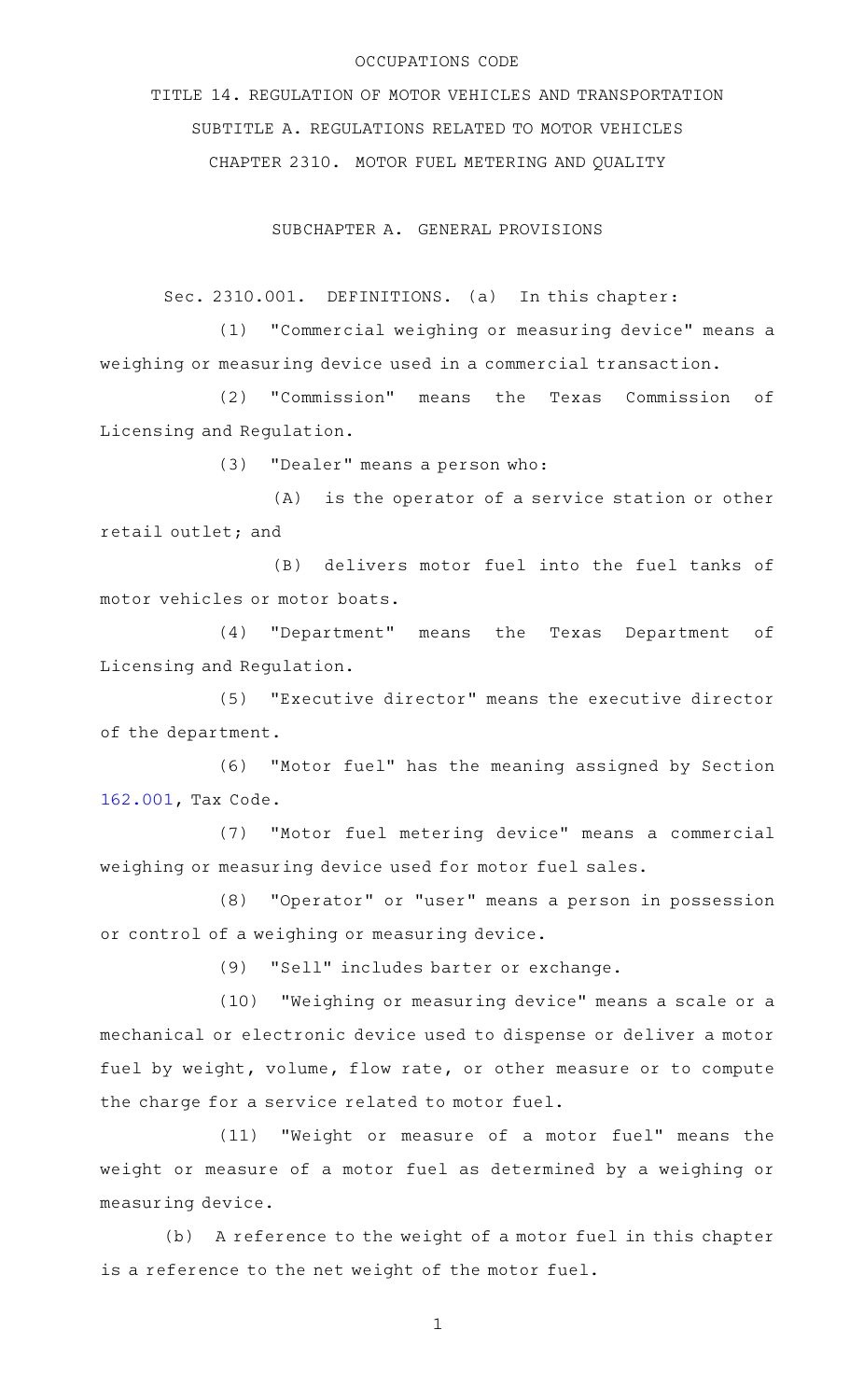Added by Acts 2019, 86th Leg., R.S., Ch. 1219 (S.B. [2119\)](http://www.legis.state.tx.us/tlodocs/86R/billtext/html/SB02119F.HTM), Sec. 1, eff. September 1, 2020.

Sec. 2310.002. ENFORCEMENT OF CHAPTER. (a) Notwithstanding any other law, the department shall administer and enforce the provisions of this chapter and shall regulate all motor fuel metering devices sold or offered for sale in this state. The department may purchase apparatus as necessary for the administration of this chapter.

(b) To the extent this chapter conflicts with Chapter  $13$ , Agriculture Code, with regard to motor fuel metering devices, this chapter controls.

(c) The department may contract with one or more license holders under Subchapter D of this chapter or Subchapter [I](http://www.statutes.legis.state.tx.us/GetStatute.aspx?Code=AG&Value=13.451), Chapter [13](http://www.statutes.legis.state.tx.us/GetStatute.aspx?Code=AG&Value=13), Agriculture Code, to perform the department 's duties under this chapter related to motor fuel metering devices. A reference in this chapter to the commission or department in the context of a contracted service means the contractor.

Added by Acts 2019, 86th Leg., R.S., Ch. 1219 (S.B. [2119\)](http://www.legis.state.tx.us/tlodocs/86R/billtext/html/SB02119F.HTM), Sec. 1, eff. September 1, 2020.

Sec. 2310.003. CIVIL PENALTY; INJUNCTION. (a) A person who violates Subchapter B or C or a rule adopted under Subchapter B or C is liable to the state for a civil penalty not to exceed \$500 for each violation. Each day a violation continues may be considered a separate violation for purposes of a civil penalty assessment.

(b) On request of the executive director, the attorney general or the county attorney or district attorney of the county in which the violation is alleged to have occurred shall file suit to collect the penalty.

(c) A civil penalty collected under this section shall be deposited in the state treasury to the credit of the general revenue fund. A civil penalty recovered in a suit first instituted by one or more local governments under this section shall be equally divided between this state and each local government that first instituted the suit, with 50 percent of the recovery deposited to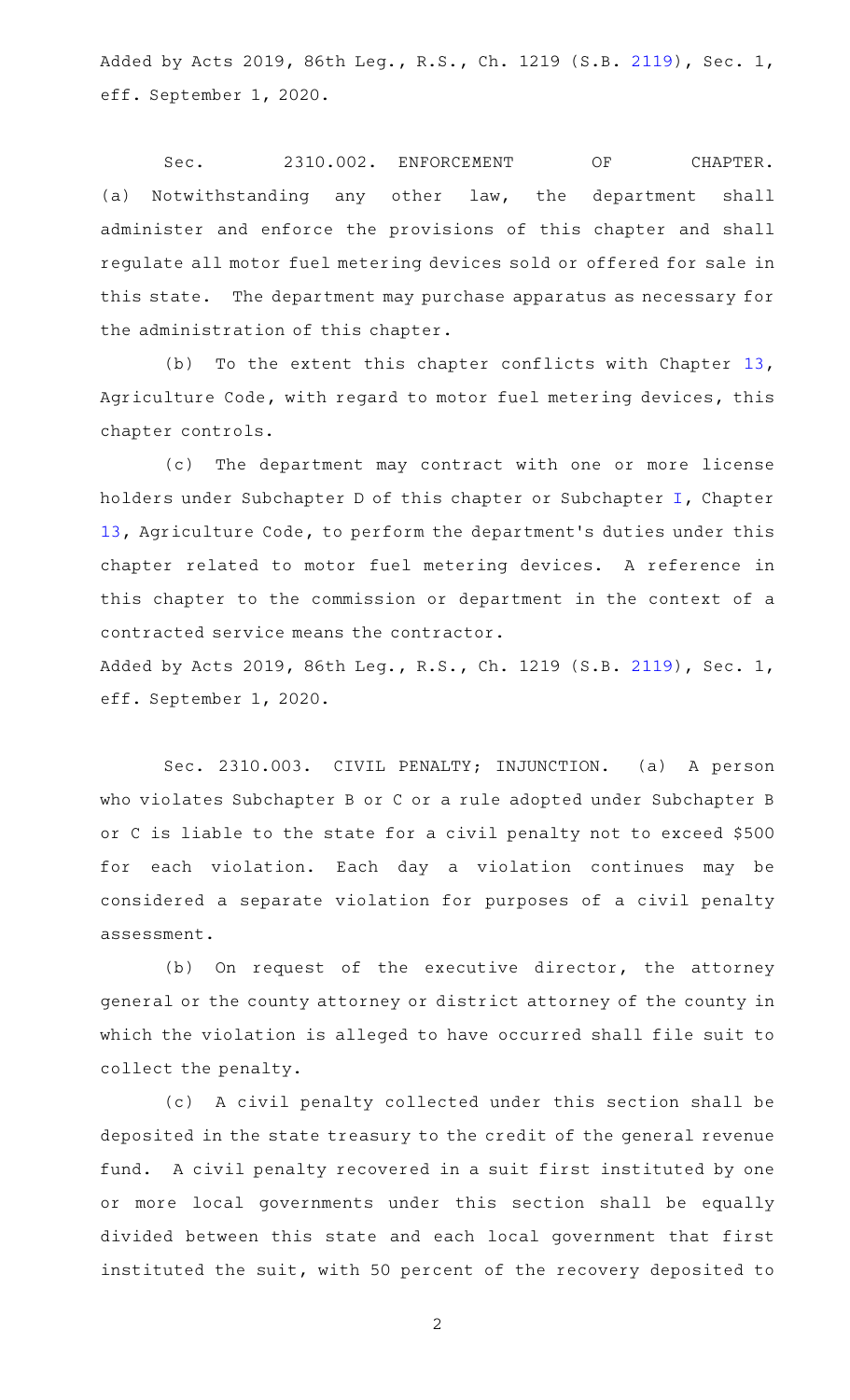the credit of the general revenue fund and the other 50 percent distributed equally to each local government.

(d) The executive director is entitled to appropriate injunctive relief to prevent or abate a violation of this chapter or a rule adopted under this chapter. On request of the executive director, the attorney general or the county or district attorney of the county in which the alleged violation is threatened or is occurring shall file suit for the injunctive relief. Venue is in the county in which the alleged violation is threatened or is occurring.

(e) The department and the attorney general may each recover reasonable expenses incurred in obtaining injunctive relief and civil penalties under this section, including investigative costs, court costs, reasonable attorney 's fees, witness fees, and deposition expenses. The expenses recovered by the department may be appropriated only to the department for the administration and enforcement of this chapter. The expenses recovered by the attorney general may be appropriated only to the attorney general. Added by Acts 2019, 86th Leg., R.S., Ch. 1219 (S.B. [2119\)](http://www.legis.state.tx.us/tlodocs/86R/billtext/html/SB02119F.HTM), Sec. 1, eff. September 1, 2020.

## SUBCHAPTER A-1. ADVISORY BOARD

Sec. 2310.031. DEFINITIONS. In this subchapter:

(1) "Board" means the Motor Fuel Metering and Quality Advisory Board.

(2) "Distributor," "supplier," and "wholesaler" have the meanings assigned by Section [2310.2001](http://www.statutes.legis.state.tx.us/GetStatute.aspx?Code=OC&Value=2310.2001). Added by Acts 2021, 87th Leg., R.S., Ch. 415 (S.B. [2062](http://www.legis.state.tx.us/tlodocs/87R/billtext/html/SB02062F.HTM)), Sec. 1, eff. June 7, 2021.

Sec. 2310.032. BOARD MEMBERSHIP. (a) The board consists of nine members appointed by the presiding officer of the commission, with the approval of the commission, as follows:

(1) four members who are dealers or representatives designated by the dealers, including:

(A) one dealer that has fewer than 501 motor fuel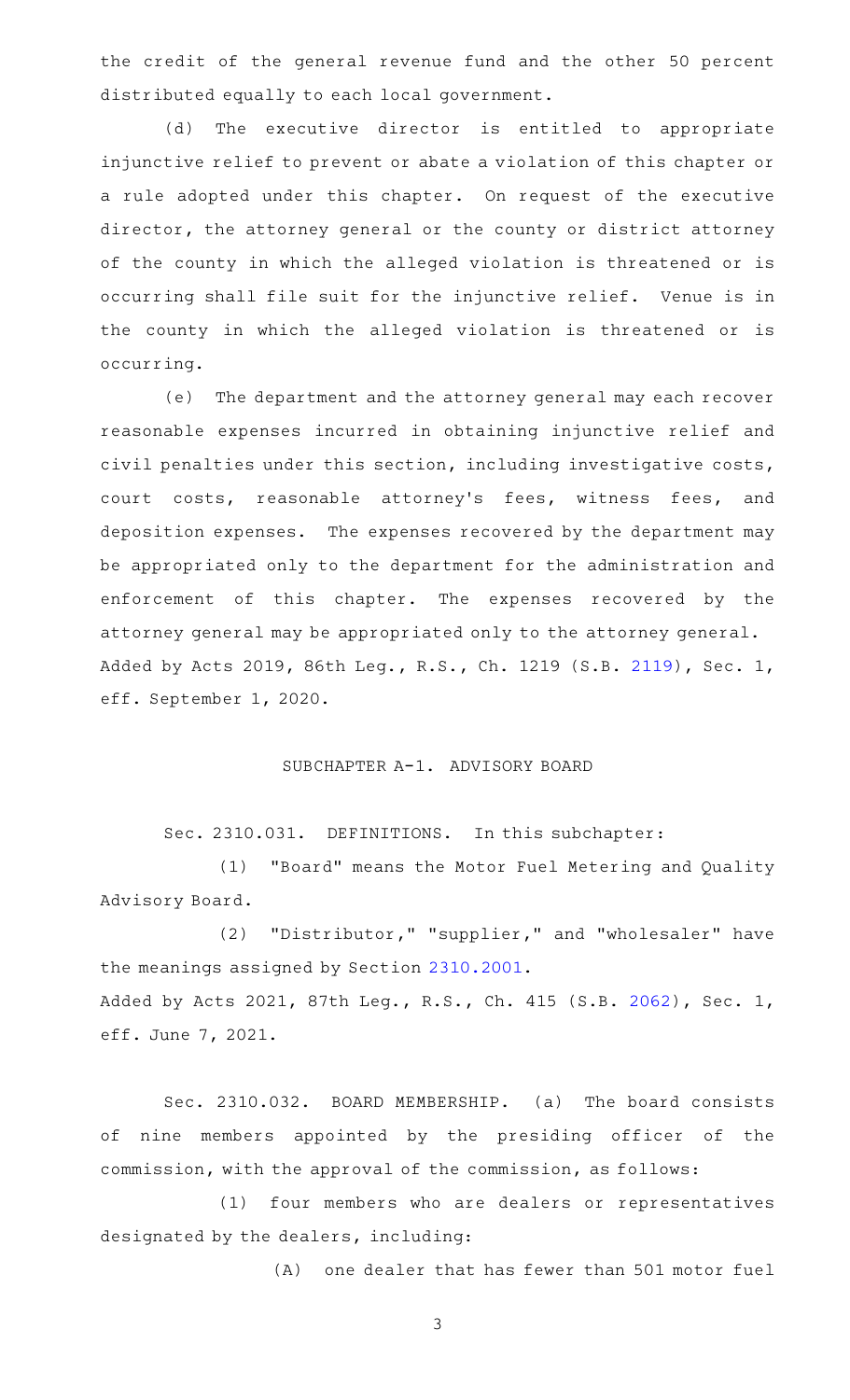metering devices registered with the department;

 $(B)$  one dealer that has more than 1,000 but fewer than 5,000 motor fuel metering devices registered with the department;

 $(C)$  one dealer that has more than 5,000 motor fuel metering devices registered with the department; and

(D) one dealer without regard to the dealer's number of motor fuel metering devices registered with the department;

 $(2)$  two members who represent service companies, as defined by Section [2310.151](http://www.statutes.legis.state.tx.us/GetStatute.aspx?Code=OC&Value=2310.151);

(3) one member who represents a wholesaler or distributor;

(4) one member who represents a supplier; and

 $(5)$  one member of the public.

(b) The presiding officer of the commission, with the approval of the commission, shall appoint two ex officio nonvoting members of the board. An ex officio member is not counted as a member for purposes of establishing a quorum. The ex officio members must include:

(1) one member who represents:

(A) a financial institution, as defined by Section [277.001,](http://www.statutes.legis.state.tx.us/GetStatute.aspx?Code=FI&Value=277.001) Finance Code; or

 $(B)$  a credit card issuer other than a financial institution; and

(2) one member who represents a law enforcement agency.

(c) Appointments to the board shall be made without regard to the race, color, disability, sex, religion, age, or national origin of the appointees.

Added by Acts 2021, 87th Leg., R.S., Ch. 415 (S.B. [2062](http://www.legis.state.tx.us/tlodocs/87R/billtext/html/SB02062F.HTM)), Sec. 1, eff. June 7, 2021.

Sec. 2310.033. TERMS; VACANCY. (a) Members of the board serve staggered six-year terms, with the terms of three or four members expiring on February 1 of each odd-numbered year.

(b) If a vacancy occurs during a member's term, the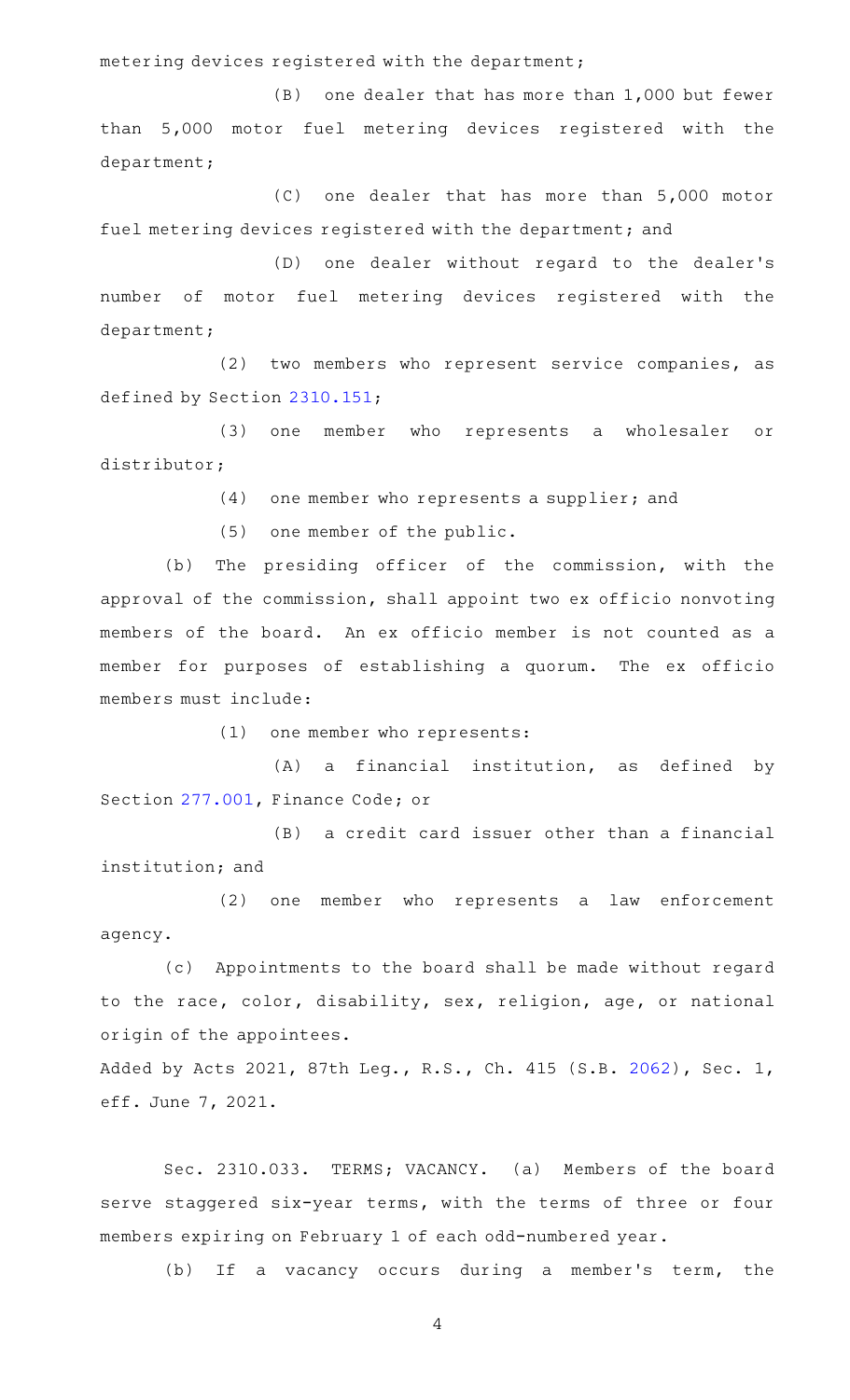presiding officer of the commission, with the commission 's approval, shall appoint a replacement to fill the unexpired term. Added by Acts 2021, 87th Leg., R.S., Ch. 415 (S.B. [2062](http://www.legis.state.tx.us/tlodocs/87R/billtext/html/SB02062F.HTM)), Sec. 1, eff. June 7, 2021.

Sec. 2310.034. PRESIDING OFFICER. The presiding officer of the commission, with the approval of the commission, shall appoint one of the board members to serve as presiding officer of the board for a term of one year.

Added by Acts 2021, 87th Leg., R.S., Ch. 415 (S.B. [2062](http://www.legis.state.tx.us/tlodocs/87R/billtext/html/SB02062F.HTM)), Sec. 1, eff. June 7, 2021.

Sec. 2310.035. DUTIES. The board may advise the commission and department on:

(1) the adoption of appropriate standards for the installation, maintenance, calibration, alteration, operation, testing, or inspection, as applicable, of:

(A) motor fuel dispensing devices;

- (B) motor fuel metering devices; and
- (C) motor fuel;

(2) education and curricula for applicants for a license issued under this chapter and license holders;

(3) the content of examinations;

(4) proposed rules and standards on technical issues related to motor fuel metering and quality and payment card skimmers; and

(5) other issues affecting motor fuel metering and quality. Added by Acts 2021, 87th Leg., R.S., Ch. 415 (S.B. [2062](http://www.legis.state.tx.us/tlodocs/87R/billtext/html/SB02062F.HTM)), Sec. 1,

eff. June 7, 2021.

Sec. 2310.036. MEETINGS. The advisory board shall meet at the call of the executive director or the presiding officer of the commission.

Added by Acts 2021, 87th Leg., R.S., Ch. 415 (S.B. [2062](http://www.legis.state.tx.us/tlodocs/87R/billtext/html/SB02062F.HTM)), Sec. 1, eff. June 7, 2021.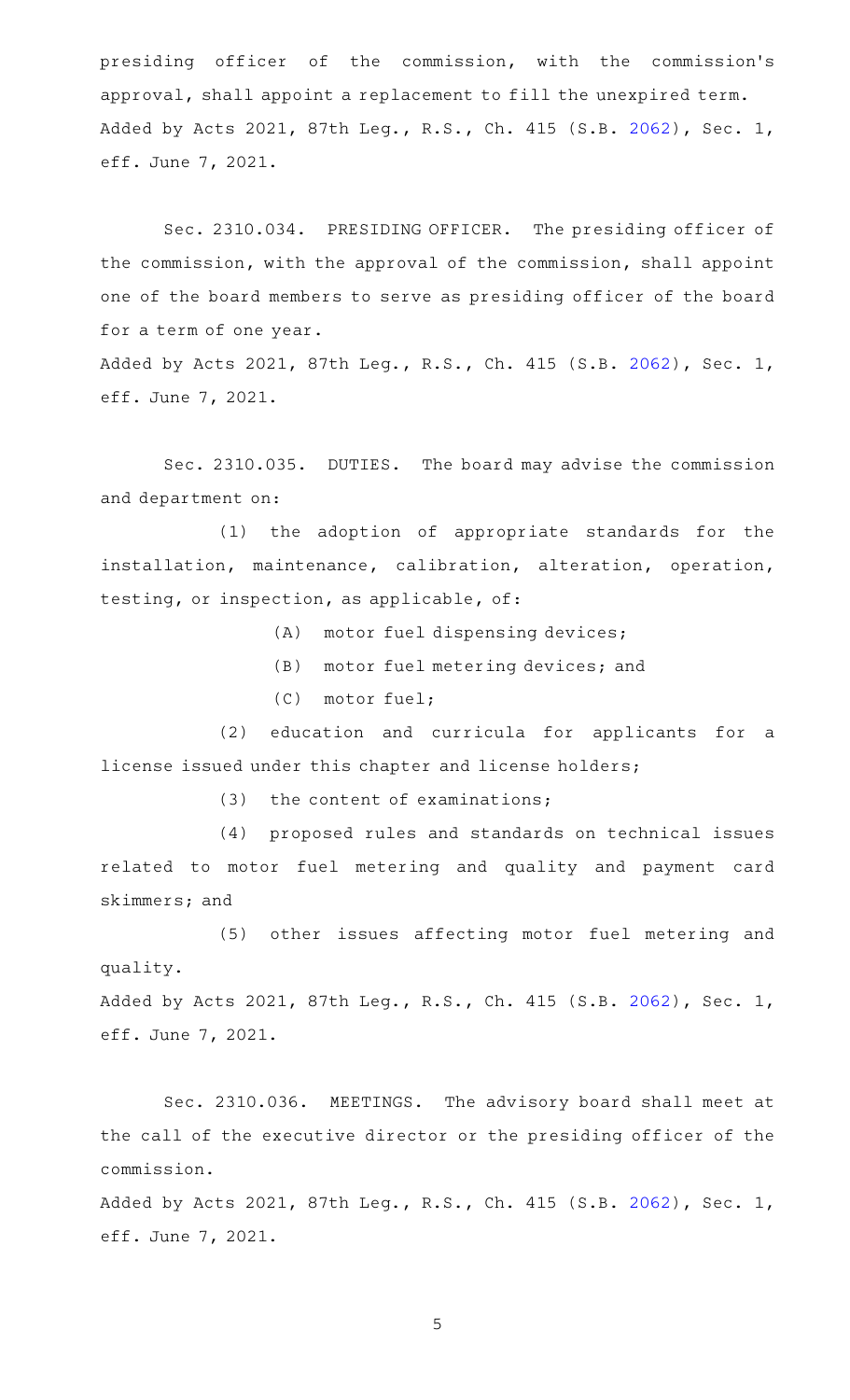Sec. 2310.051. LEGAL STANDARDS. (a) The legal standard for the weight or measure of a motor fuel in this state is the standard weight or measure adopted and used by the government of the United States for that motor fuel. If the United States does not provide a standard weight or measure for a motor fuel, the standard for the motor fuel is that established by this subchapter.

(b) The commission may adopt rules for the purpose of administering this subchapter and bringing about uniformity between the standards established under this subchapter and the standards established by federal law.

(c) Except as otherwise provided by an express contract, a contract for work or sales by weight or measure of a motor fuel shall be construed in accordance with the standards of this subchapter.

(d) The standards of this subchapter shall be the guide for making any adjustment of weighing or measuring devices under the law of this state.

Added by Acts 2019, 86th Leg., R.S., Ch. 1219 (S.B. [2119\)](http://www.legis.state.tx.us/tlodocs/86R/billtext/html/SB02119F.HTM), Sec. 1, eff. September 1, 2020.

Sec. 2310.052. STANDARD FOR LIQUID MOTOR FUEL. (a) This section does not apply to compressed natural gas or liquefied natural gas.

(b) The standard unit of measure of capacity for liquid motor fuels is the gallon.

(c) Except as provided by Subsections (d) and (e), all other measures of capacity for liquid motor fuels are derived from the gallon by continual division by two, making half gallons, quarts, pints, half pints, and gills.

(d) A mechanism or machine that is adapted to measure and deliver liquid motor fuels by volume and that indicates fractional parts of a gallon shall indicate the fractional parts either in terms of binary submultiple subdivisions or in terms of tenths of a gallon.

(e) For purposes of the retail sale of motor fuel only, the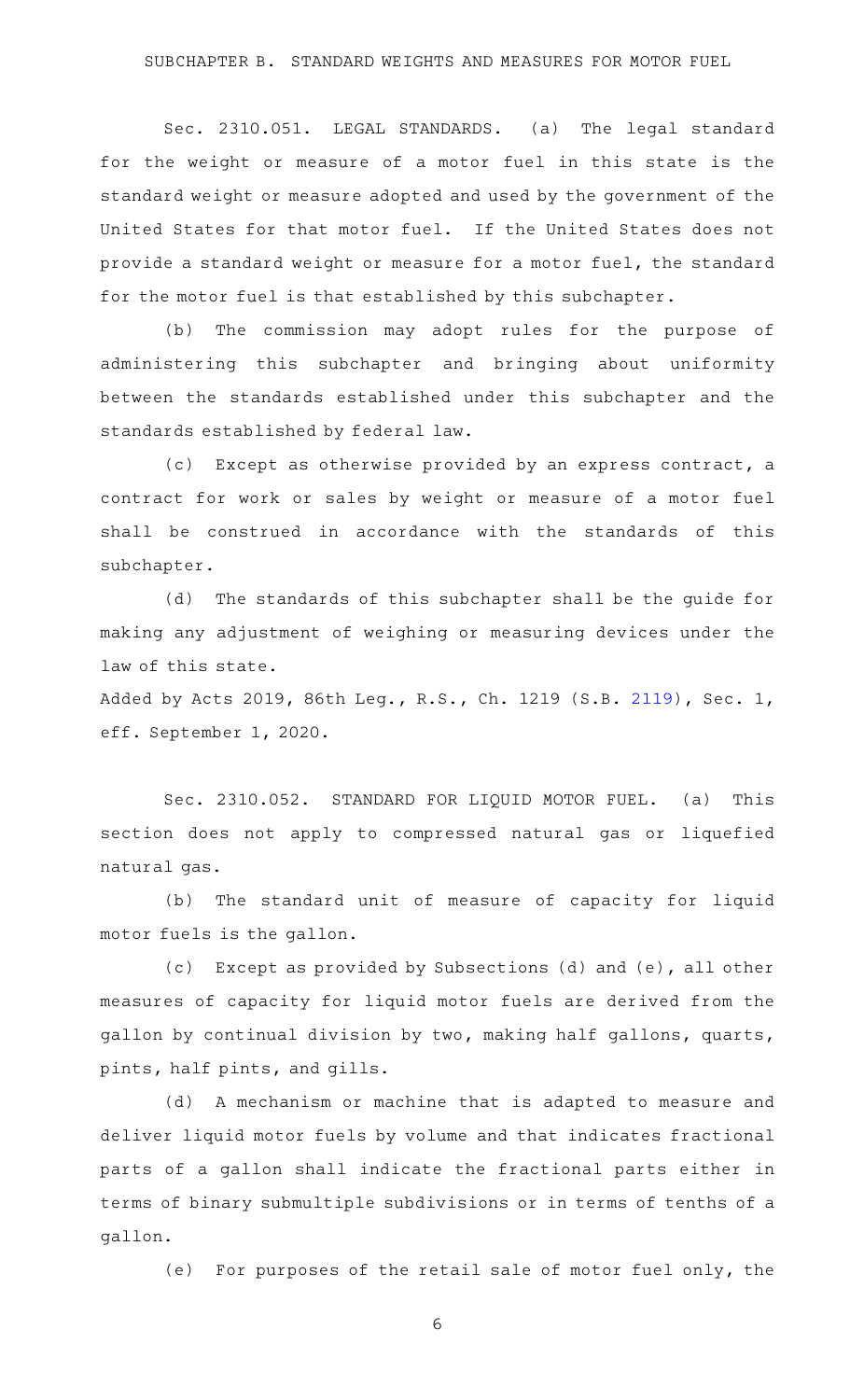liquid gallon contains 231 cubic inches without adjustment based on the temperature of the liquid.

Added by Acts 2019, 86th Leg., R.S., Ch. 1219 (S.B. [2119\)](http://www.legis.state.tx.us/tlodocs/86R/billtext/html/SB02119F.HTM), Sec. 1, eff. September 1, 2020.

Sec. 2310.053. EXEMPTION OF CERTAIN MOTOR FUEL METERING DEVICES. (a) The commission by rule may exempt a motor fuel metering device from a requirement established by this chapter if the commission determines that imposing or enforcing the requirement:

(1) is not cost-effective for the department;

(2) is not feasible with current resources or standards; or

(3) will not substantially benefit or protect consumers.

(b) A motor fuel metering device is exempt from the requirements of this chapter if the motor fuel metering device is not used to:

(1) calculate the amount of motor fuel sold in a commercial transaction; or

(2) compute the charge for service. Added by Acts 2019, 86th Leg., R.S., Ch. 1219 (S.B. [2119\)](http://www.legis.state.tx.us/tlodocs/86R/billtext/html/SB02119F.HTM), Sec. 1, eff. September 1, 2020.

Sec. 2310.054. SALE OF MOTOR FUEL BY PROPER MEASURE. (a) Except as otherwise provided by this section, motor fuel shall be sold by liquid measure.

(b) Compressed natural gas and liquefied natural gas shall be sold by weight.

 $(c)$  A person violates this chapter if, in violation of this section, the person sells motor fuel by other than weight or liquid measure.

Added by Acts 2019, 86th Leg., R.S., Ch. 1219 (S.B. [2119\)](http://www.legis.state.tx.us/tlodocs/86R/billtext/html/SB02119F.HTM), Sec. 1, eff. September 1, 2020.

Sec. 2310.055. PRICE ADVERTISEMENT; MISREPRESENTATION OF PRICE OR QUANTITY. (a) If a price sign, card, tag, poster, or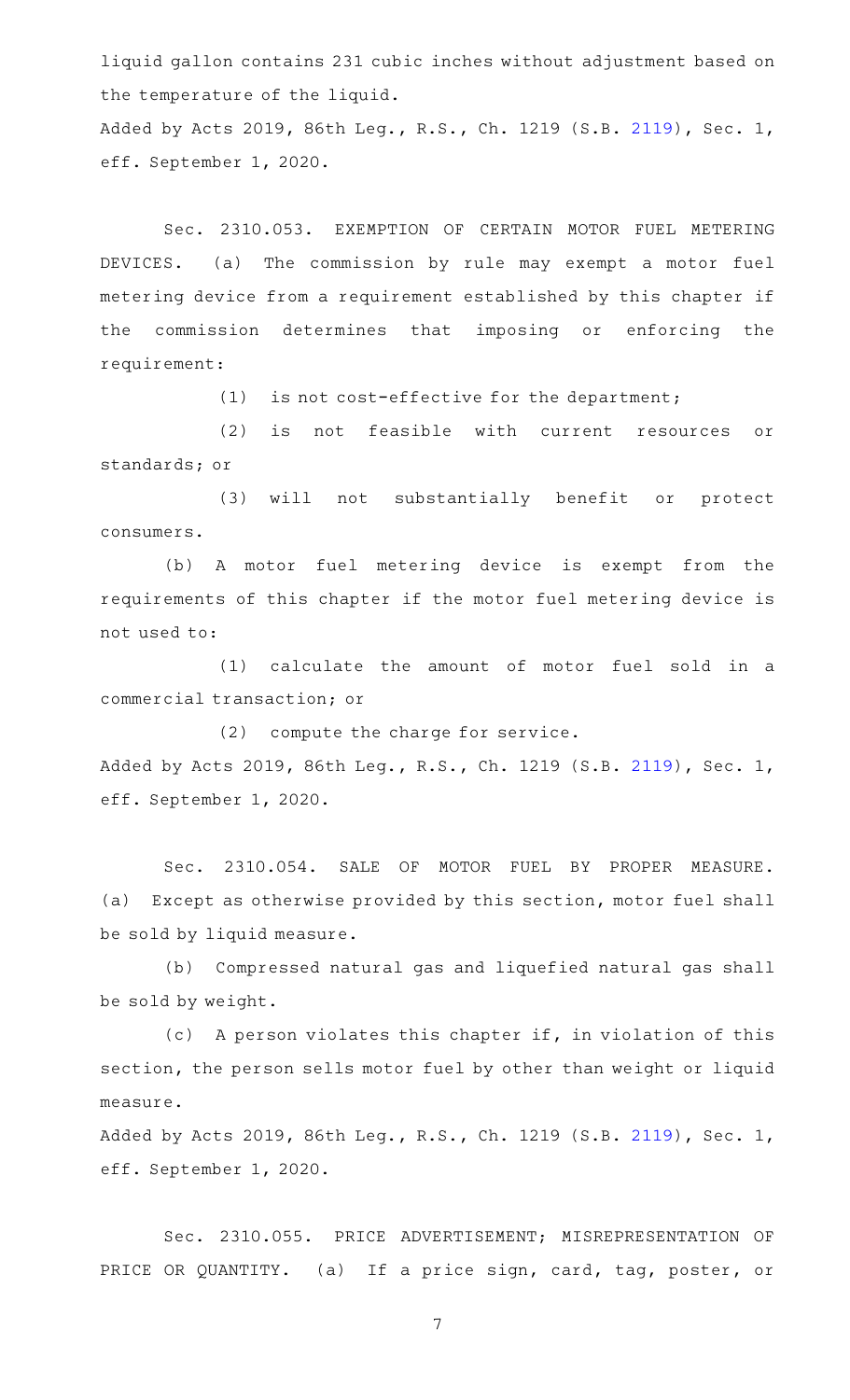other advertisement displaying the price of motor fuel includes a whole number and a fraction, the figures in the fraction shall be of proportionate size and legibility to those of the whole number.

(b) A person violates this chapter if the person:

(1) misrepresents the price of motor fuel sold or offered or exposed for sale; or

(2) represents the price or the quantity of motor fuel sold or offered or exposed for sale in a manner intended or tending to mislead or deceive an actual or prospective customer. Added by Acts 2019, 86th Leg., R.S., Ch. 1219 (S.B. [2119\)](http://www.legis.state.tx.us/tlodocs/86R/billtext/html/SB02119F.HTM), Sec. 1, eff. September 1, 2020.

Sec. 2310.056. FALSE REPRESENTATION OF MOTOR FUEL QUANTITY. A person violates this chapter if the person or the person 's representative or agent:

(1) sells or offers or exposes for sale a quantity of motor fuel that is less than the quantity the person represents; or

 $(2)$  as a buyer furnishing the weight or measure of a motor fuel by which the amount of the motor fuel is determined, takes or attempts to take more than the quantity the person represents.

Added by Acts 2019, 86th Leg., R.S., Ch. 1219 (S.B. [2119\)](http://www.legis.state.tx.us/tlodocs/86R/billtext/html/SB02119F.HTM), Sec. 1, eff. September 1, 2020.

Sec. 2310.057. USE OF INCORRECT MOTOR FUEL METERING DEVICE. (a) A person commits an offense if the person or the person's representative or agent knowingly uses an incorrect weighing or measuring device in:

(1) buying or selling motor fuel;

(2) computing a charge for services rendered on the basis of weight or measure; or

(3) determining the weight or measure of motor fuel, if a charge is made for the determination.

(b) For the purpose of this section, a weighing or measuring device is incorrect if it:

(1) does not conform as closely as practicable to the official standards;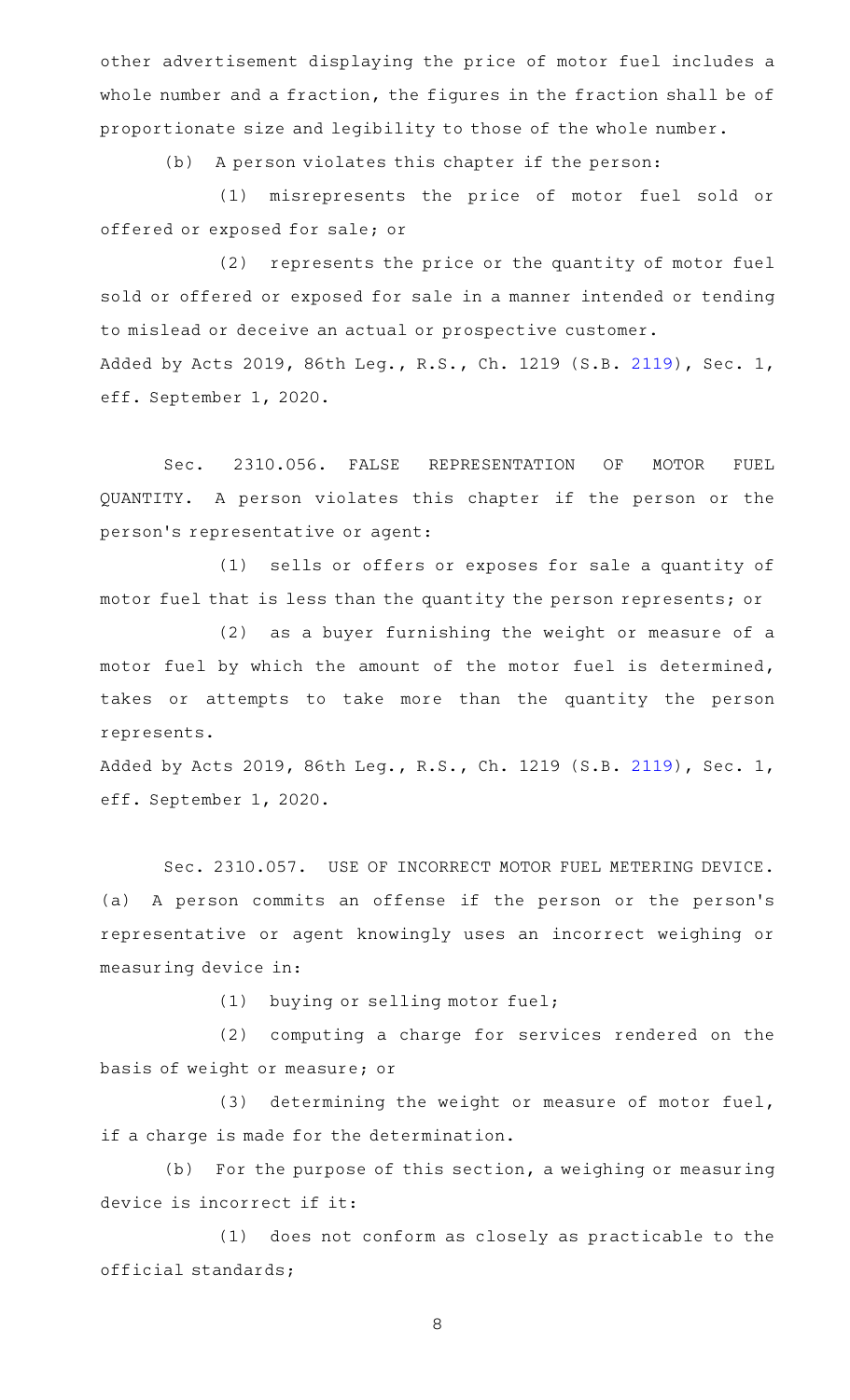$(2)$  is not accurate;

 $(3)$  is of a construction that is not reasonably permanent in adjustment or does not correctly repeat its indications;

(4) facilitates the perpetration of fraud; or

(5) does not conform to the specifications and tolerances under Section [2310.107.](http://www.statutes.legis.state.tx.us/GetStatute.aspx?Code=OC&Value=2310.107) Added by Acts 2019, 86th Leg., R.S., Ch. 1219 (S.B. [2119\)](http://www.legis.state.tx.us/tlodocs/86R/billtext/html/SB02119F.HTM), Sec. 1, eff. September 1, 2020.

Sec. 2310.058. SALE OF MOTOR FUEL IN VIOLATION OF SUBCHAPTER. A person violates this chapter if the person or the person 's representative or agent sells or keeps, offers, or exposes for sale motor fuel in violation of this subchapter. Added by Acts 2019, 86th Leg., R.S., Ch. 1219 (S.B. [2119\)](http://www.legis.state.tx.us/tlodocs/86R/billtext/html/SB02119F.HTM), Sec. 1, eff. September 1, 2020.

Sec. 2310.059. TESTING BY DEPARTMENT. (a) The department shall from time to time weigh or measure an amount of motor fuel that is kept or offered for sale, sold, or in the process of delivery, in order to determine:

(1) if the motor fuel is of the amount or quantity represented; or

(2) if the motor fuel is being offered for sale or sold in accordance with law.

(b) If the department finds that any lot of motor fuel contains less of the motor fuel than the amount represented, the department may seize the motor fuel as evidence.

(c)AAA person commits an offense if the person or the person 's employee or agent refuses to exhibit motor fuel being sold or offered for sale at a given weight or quantity, or ordinarily sold in that manner, to the department for testing and proving as to quantity.

Added by Acts 2019, 86th Leg., R.S., Ch. 1219 (S.B. [2119\)](http://www.legis.state.tx.us/tlodocs/86R/billtext/html/SB02119F.HTM), Sec. 1, eff. September 1, 2020.

Sec. 2310.060. STOP-SALE ORDER. (a) If the department has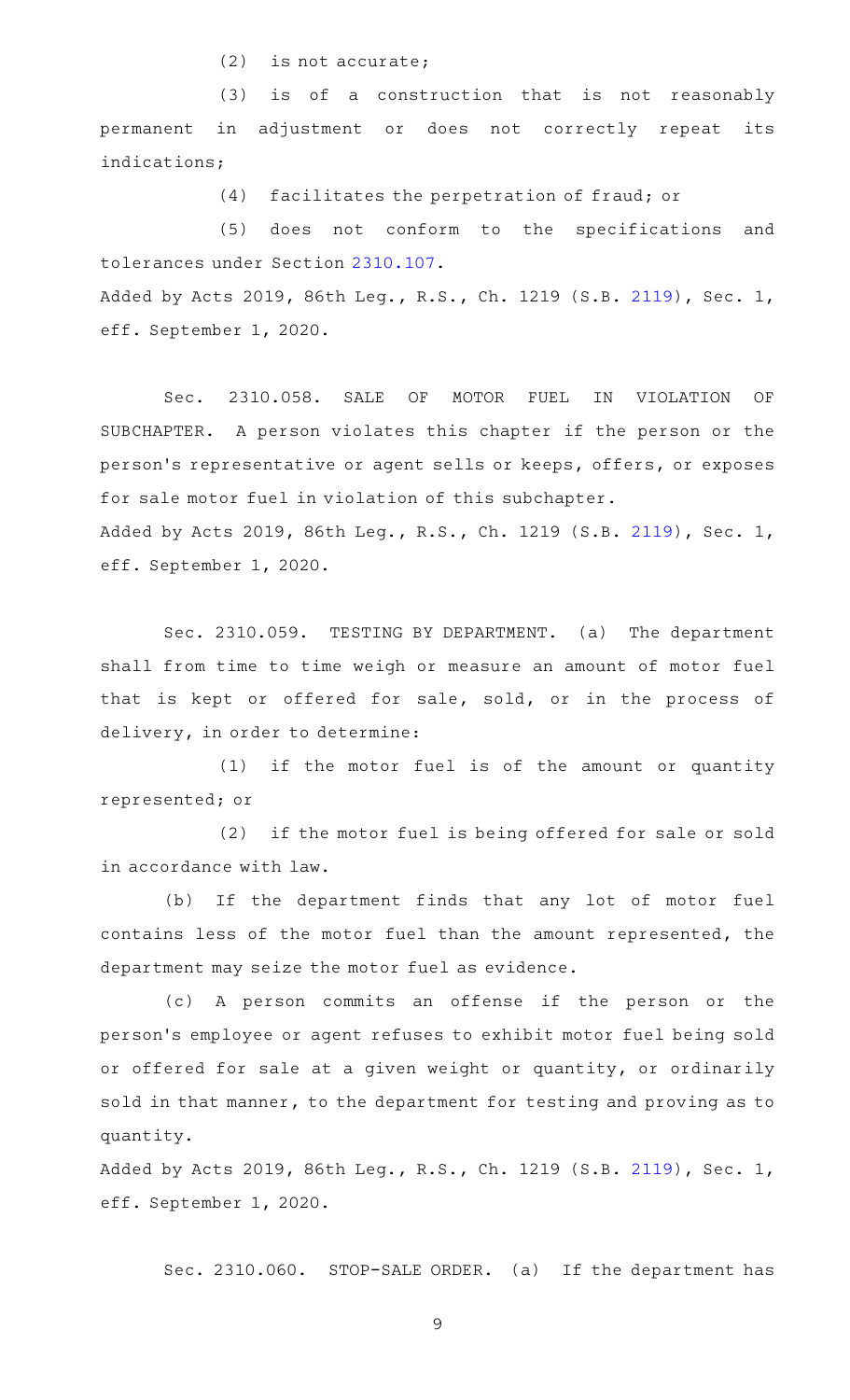reason to believe that motor fuel is being sold or kept, offered, or exposed for sale in violation of this chapter or that motor fuel is being sold or offered for sale by or through the use of a motor fuel metering device that is in violation of this chapter, the executive director may issue an order to stop the sale of the motor fuel. The executive director shall issue the order to the owner or custodian of the motor fuel or seller of the motor fuel. The person receiving the order may not sell the motor fuel until discharged by a court under Subsection (b) or until the executive director finds that the motor fuel or motor fuel metering device is in compliance with this chapter.

(b) The owner, custodian, or seller of motor fuel prohibited from sale by an order of the executive director is entitled to sue in a court where the motor fuel is found or is being sold or offered for sale for a judgment as to the justification of the order and for the discharge of the motor fuel in accordance with the findings of the court.

(c) This section does not limit the right of the department to proceed as authorized by other sections of this code. Added by Acts 2019, 86th Leg., R.S., Ch. 1219 (S.B. [2119\)](http://www.legis.state.tx.us/tlodocs/86R/billtext/html/SB02119F.HTM), Sec. 1, eff. September 1, 2020.

Sec. 2310.061. PENALTIES; DEFENSE. (a) An offense under Section [2310.057](http://www.statutes.legis.state.tx.us/GetStatute.aspx?Code=OC&Value=2310.057) or [2310.059](http://www.statutes.legis.state.tx.us/GetStatute.aspx?Code=OC&Value=2310.059) is a Class C misdemeanor.

(b) It is a defense to prosecution or to the imposition of a civil or administrative penalty for a violation of Section [2310.057](http://www.statutes.legis.state.tx.us/GetStatute.aspx?Code=OC&Value=2310.057) or [2310.059](http://www.statutes.legis.state.tx.us/GetStatute.aspx?Code=OC&Value=2310.059) that a discrepancy between the actual weight or volume at the time of sale to a consumer or a discrepancy between the fill of a container and the capacity of the container is due to unavoidable leakage, shrinkage, evaporation, waste, or causes beyond the control of the seller acting in good faith. Added by Acts 2019, 86th Leg., R.S., Ch. 1219 (S.B. [2119\)](http://www.legis.state.tx.us/tlodocs/86R/billtext/html/SB02119F.HTM), Sec. 1, eff. September 1, 2020.

SUBCHAPTER C. INSPECTION AND REGISTRATION OF MOTOR FUEL METERING DEVICES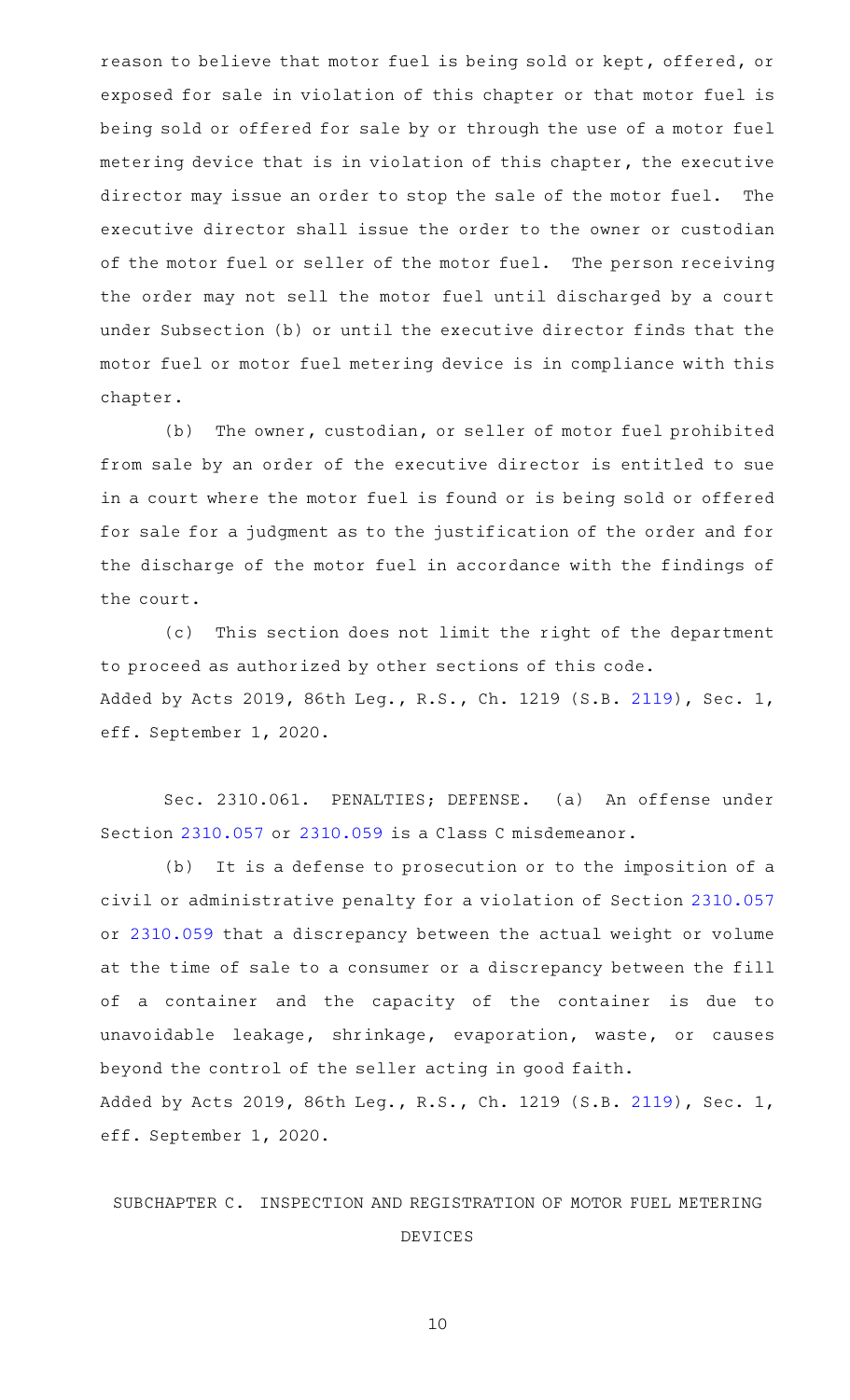Sec. 2310.101. AUTHORITY TO INSPECT. (a) If the department has reason to believe that a motor fuel metering device is being used for a commercial transaction and the device is not registered with the department, the department may inspect the device and the records of the owner, operator, or user of the device that relate to use of the device to determine whether the device is in compliance with this chapter.

(b) The department has reason to believe a motor fuel metering device is being used for a commercial transaction if:

(1) the motor fuel metering device is found near motor fuel being sold or offered for sale by weight or measure and the device appears to be under the control or in the possession of the person selling the motor fuel or offering the motor fuel for sale; or

(2) other available evidence is sufficient for a prudent person to believe that the motor fuel metering device is being used for a commercial transaction.

(c) Regardless of whether the department has received a report of a suspected skimmer under Section [607.053](http://www.statutes.legis.state.tx.us/GetStatute.aspx?Code=BC&Value=607.053) or [607.054](http://www.statutes.legis.state.tx.us/GetStatute.aspx?Code=BC&Value=607.054), Business & Commerce Code, the department may inspect each motor fuel metering device located at a dealer 's retail outlet if the department has reason to believe that a skimmer is installed on or in a motor fuel unattended payment terminal or motor fuel metering device at the retail outlet. In this subsection, "motor fuel unattended payment terminal" and "skimmer" have the meanings assigned by Section [607.001](http://www.statutes.legis.state.tx.us/GetStatute.aspx?Code=BC&Value=607.001), Business & Commerce Code. Added by Acts 2019, 86th Leg., R.S., Ch. 1219 (S.B. [2119\)](http://www.legis.state.tx.us/tlodocs/86R/billtext/html/SB02119F.HTM), Sec. 1, eff. September 1, 2020.

Amended by:

Acts 2021, 87th Leg., R.S., Ch. 336 (H.B. [2106\)](http://www.legis.state.tx.us/tlodocs/87R/billtext/html/HB02106F.HTM), Sec. 10, eff. September 1, 2021.

Sec. 2310.102. INSPECTION OF MOTOR FUEL METERING DEVICES. (a) Unless a motor fuel metering device is exempt from the application of this section by commission rule, a motor fuel metering device shall be inspected, tested, and calibrated for correctness by a license holder under Subchapter D of this chapter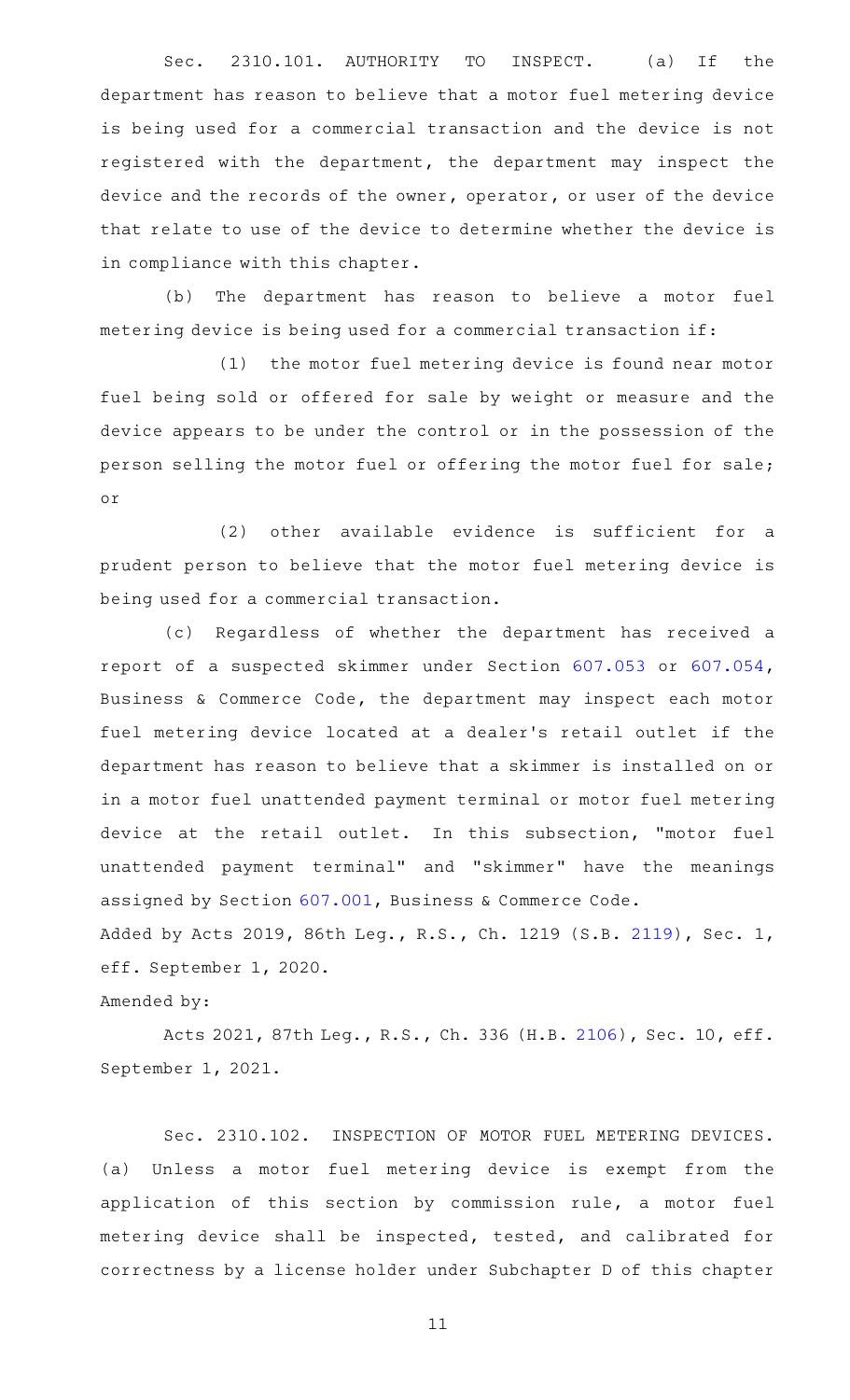or Subchapter [I,](http://www.statutes.legis.state.tx.us/GetStatute.aspx?Code=AG&Value=13.451) Chapter [13,](http://www.statutes.legis.state.tx.us/GetStatute.aspx?Code=AG&Value=13) Agriculture Code, at least once every two years if the device is:

(1) kept for sale, sold, or used by a proprietor, agent, lessee, or employee in proving the measure of motor fuel; or

(2) purchased, offered, or submitted by a proprietor, agent, lessee, or employee for sale, hire, or award.

(b) Inspection, testing, and calibration under this section must be performed by a license holder under Subchapter D of this chapter or Subchapter [I](http://www.statutes.legis.state.tx.us/GetStatute.aspx?Code=AG&Value=13.451), Chapter [13,](http://www.statutes.legis.state.tx.us/GetStatute.aspx?Code=AG&Value=13) Agriculture Code, under contract with the operator or user of the motor fuel metering device.

Added by Acts 2017, 85th Leg., R.S., Ch. 841 (H.B. [2174](http://www.legis.state.tx.us/tlodocs/85R/billtext/html/HB02174F.HTM)), Sec. 5, eff. September 1, 2017.

Transferred, redesignated and amended from Agriculture Code, Section 13.1015 by Acts 2019, 86th Leg., R.S., Ch. 1219 (S.B. [2119\)](http://www.legis.state.tx.us/tlodocs/86R/billtext/html/SB02119F.HTM), Sec. 2, eff. September 1, 2020.

Sec. 2310.103. REQUIRED REGISTRATION OF MOTOR FUEL METERING DEVICES. (a) Unless a motor fuel metering device is exempt from the application of this section by commission rule, a person who owns or operates a motor fuel metering device shall register the device with the department before using the device for a commercial transaction.

(b) An application for a device registration must:

(1) be submitted to the department on a form prescribed by the department;

(2) be accompanied by any other document or form required by the department;

(3) include any fees required under Section [2310.108](http://www.statutes.legis.state.tx.us/GetStatute.aspx?Code=OC&Value=2310.108); and

(4) include documentation of compliance with Section [2310.102](http://www.statutes.legis.state.tx.us/GetStatute.aspx?Code=OC&Value=2310.102).

(c)AAA registration under this section is valid for one or two years as established by commission rule. The registration must be renewed at or before the end of each registration period and the application for renewal must include documentation of compliance with Section [2310.102](http://www.statutes.legis.state.tx.us/GetStatute.aspx?Code=OC&Value=2310.102).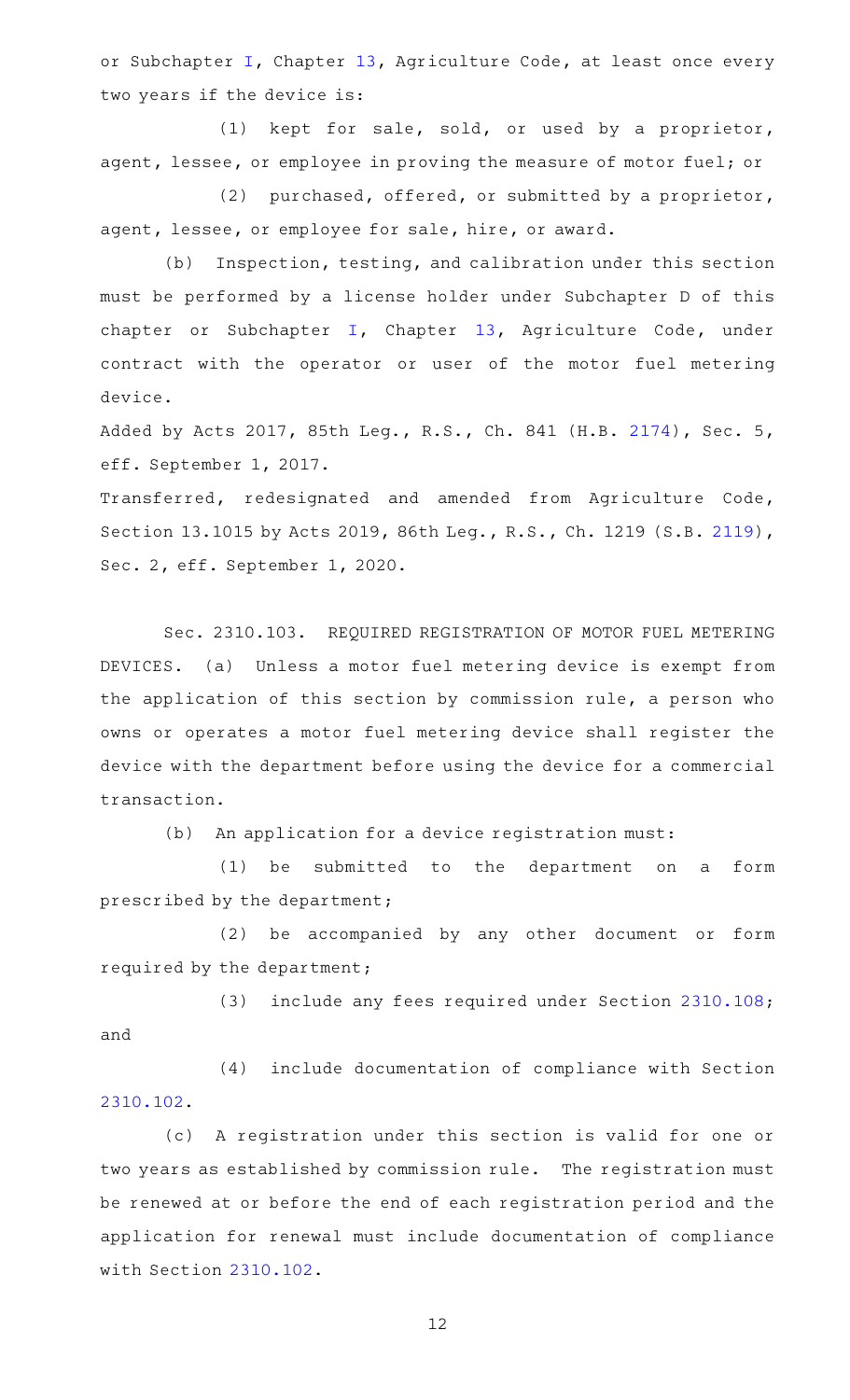(d) If a person fails to register or renew a registration as required by this section, the department may not issue a certificate to operate the motor fuel metering device. The department shall issue the certificate when the operator submits to the department the items required by Subsection (b).

(e) The department may assess a late fee if the registration of one or more devices located on a premises is renewed after the end of the registration period because of a registration error, including one or more devices not properly registered, failure to register the correct type of device, or failure to timely register a previously registered device. The amount of the late fee may not exceed \$50 per device, with a maximum penalty amount of \$500 per year for the premises.

Added by Acts 2017, 85th Leg., R.S., Ch. 841 (H.B. [2174](http://www.legis.state.tx.us/tlodocs/85R/billtext/html/HB02174F.HTM)), Sec. 5, eff. September 1, 2017.

Transferred, redesignated and amended from Agriculture Code, Section 13.1016 by Acts 2019, 86th Leg., R.S., Ch. 1219 (S.B. [2119\)](http://www.legis.state.tx.us/tlodocs/86R/billtext/html/SB02119F.HTM), Sec. 2, eff. September 1, 2020.

Sec. 2310.104. COMPLAINTS REGARDING MOTOR FUEL METERING DEVICES. In accordance with Chapter  $51$ , the executive director shall establish methods by which consumers and service recipients are notified of the name, mailing address, and telephone number of the department for the purpose of directing complaints to the department. The department shall provide to the person filing the complaint and to each person who is a subject of the complaint information about the department 's policies and procedures relating to complaint investigation and resolution. Added by Acts 2019, 86th Leg., R.S., Ch. 1219 (S.B. [2119\)](http://www.legis.state.tx.us/tlodocs/86R/billtext/html/SB02119F.HTM), Sec. 1, eff. September 1, 2020.

Sec. 2310.105. REPAIR OR DESTRUCTION OF INCORRECT MOTOR FUEL METERING DEVICES. (a) If, in the judgment of the department, a motor fuel metering device found to be incorrect is not capable of being repaired, the department may condemn, seize, and destroy the device.

(b) If, in the judgment of the department, an incorrect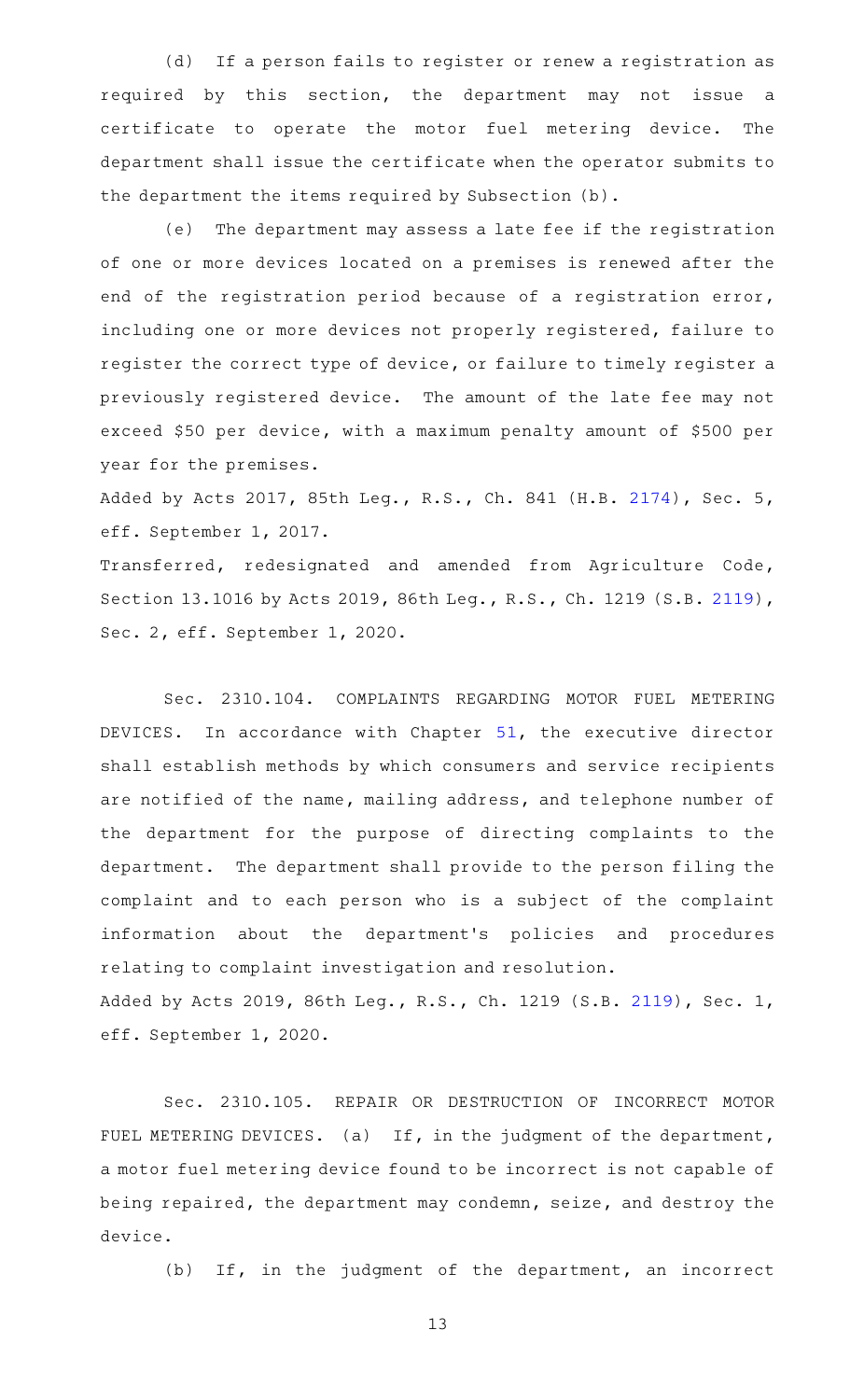motor fuel metering device is capable of being repaired, the department shall place on the device a tag or other mark with the words "Out of Order." The owner or user of the motor fuel metering device may not use it until it is reinspected and released for use by the department or inspected and released for use in any other manner authorized by commission rule.

(c) The owner, operator, or user of a motor fuel metering device may not destroy, replace, or otherwise dispose of a device declared to be incorrect or condemned under this section except as provided by commission rule.

Added by Acts 2019, 86th Leg., R.S., Ch. 1219 (S.B. [2119\)](http://www.legis.state.tx.us/tlodocs/86R/billtext/html/SB02119F.HTM), Sec. 1, eff. September 1, 2020.

Sec. 2310.106. INSPECTION OF STANDARDS USED TO PERFORM DEVICE MAINTENANCE ACTIVITIES. (a) In this section, "state metrology laboratory" means the metrology laboratory maintained by the Department of Agriculture under Subchapter [C](http://www.statutes.legis.state.tx.us/GetStatute.aspx?Code=AG&Value=13.1001), Chapter [13](http://www.statutes.legis.state.tx.us/GetStatute.aspx?Code=AG&Value=13), Agriculture Code.

(b) The commission may adopt rules to regulate the frequency and place of inspection and correction of the standards for motor fuel used by an individual or business licensed by the department to perform device maintenance activities under Subchapter D or an individual or business licensed under Subchapter [I](http://www.statutes.legis.state.tx.us/GetStatute.aspx?Code=AG&Value=13.451), Chapter [13](http://www.statutes.legis.state.tx.us/GetStatute.aspx?Code=AG&Value=13), Agriculture Code.

(c) The department may inspect any standard for motor fuel used by an individual or business licensed by the department to perform device maintenance activities described by Subchapter D or an individual or business licensed under Subchapter [I,](http://www.statutes.legis.state.tx.us/GetStatute.aspx?Code=AG&Value=13.451) Chapter [13](http://www.statutes.legis.state.tx.us/GetStatute.aspx?Code=AG&Value=13), Agriculture Code, if the department has reason to believe a standard is no longer in compliance with this chapter.

(d) The department shall keep a record of the inspection and character of standards for motor fuel inspected under this section.

(e) The state metrology laboratory shall purchase additional sets of standards as necessary for use by a department inspector or other department personnel.

(f) The state metrology laboratory shall inspect and correct the standards for motor fuel used by a department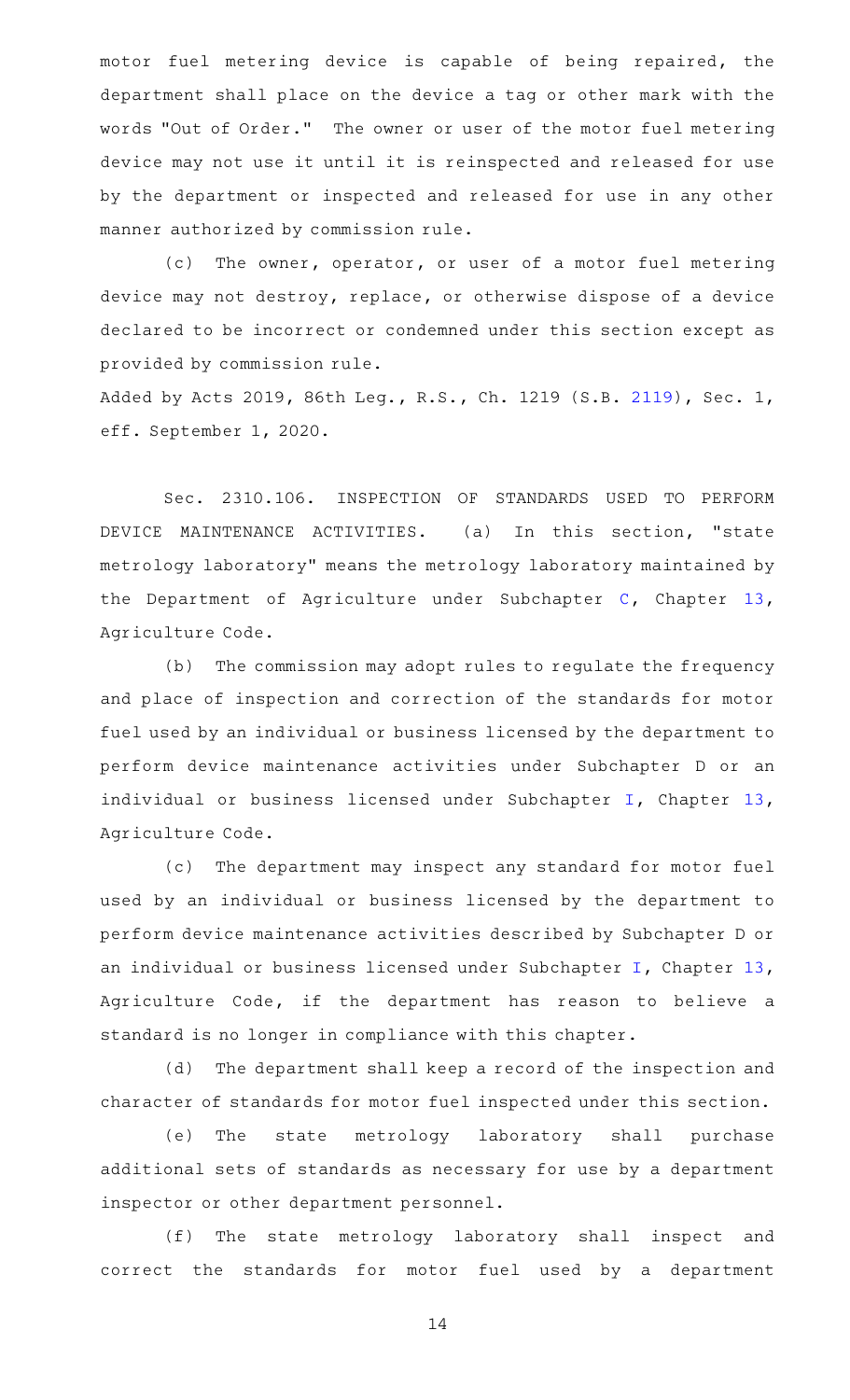inspector, another department employee, an individual or business licensed by the department to perform device maintenance activities under Subchapter D, or an individual or business licensed under Subchapter [I](http://www.statutes.legis.state.tx.us/GetStatute.aspx?Code=AG&Value=13.451), Chapter [13,](http://www.statutes.legis.state.tx.us/GetStatute.aspx?Code=AG&Value=13) Agriculture Code.

(g) The department and the state metrology laboratory shall enter into a memorandum of understanding to implement this section. The memorandum of understanding must provide department personnel and persons licensed under Subchapter D with access to state metrology laboratory services equal to the access provided to Department of Agriculture personnel and persons licensed under Subchapter [I,](http://www.statutes.legis.state.tx.us/GetStatute.aspx?Code=AG&Value=13.451) Chapter [13](http://www.statutes.legis.state.tx.us/GetStatute.aspx?Code=AG&Value=13), Agriculture Code, and under equivalent terms and conditions.

Added by Acts 2019, 86th Leg., R.S., Ch. 1219 (S.B. [2119\)](http://www.legis.state.tx.us/tlodocs/86R/billtext/html/SB02119F.HTM), Sec. 1, eff. September 1, 2020.

Sec. 2310.107. TOLERANCES. Specifications and tolerances for motor fuel metering devices shall be the same as those recommended by the National Institute of Standards and Technology. Added by Acts 2019, 86th Leg., R.S., Ch. 1219 (S.B. [2119\)](http://www.legis.state.tx.us/tlodocs/86R/billtext/html/SB02119F.HTM), Sec. 1, eff. September 1, 2020.

Sec. 2310.108. FEES. The commission by rule shall establish fees in amounts reasonable and necessary to cover the cost of administering this chapter. Added by Acts 2019, 86th Leg., R.S., Ch. 1219 (S.B. [2119\)](http://www.legis.state.tx.us/tlodocs/86R/billtext/html/SB02119F.HTM), Sec. 1, eff. September 1, 2020.

Sec. 2310.109. REFUSING TO ALLOW TEST OF MOTOR FUEL METERING DEVICE. (a) A person commits an offense if the person refuses to allow a motor fuel metering device under the person 's control or in the person's possession to be inspected, tested, or examined by the department, and the inspection, test, or examination is required or authorized by this chapter.

(b) A person commits an offense if the person hinders or obstructs in any way the department, a department inspector, or other department employee in the performance of official duties.

(c)AAA person commits an offense if the person removes or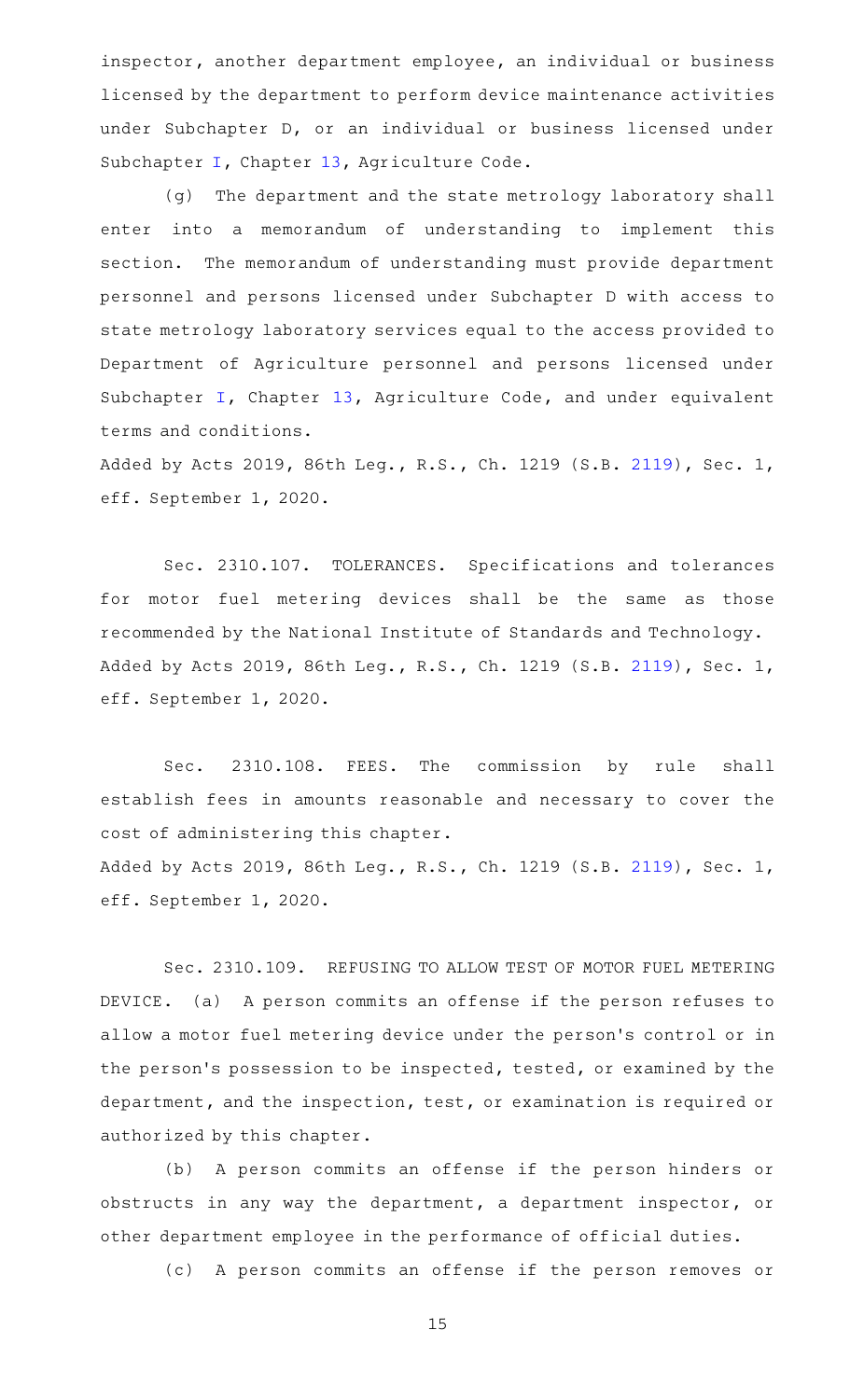obliterates a tag or device placed or required by the department to be placed on a motor fuel metering device under this chapter. Added by Acts 2019, 86th Leg., R.S., Ch. 1219 (S.B. [2119\)](http://www.legis.state.tx.us/tlodocs/86R/billtext/html/SB02119F.HTM), Sec. 1, eff. September 1, 2020.

Sec. 2310.110. SALE OR USE OF INCORRECT MOTOR FUEL METERING DEVICE. (a) The department may condemn and prohibit the sale or distribution of any incorrect motor fuel metering device that is sold, offered for sale, or about to be sold in this state.

(b) A person commits an offense if the person or the person 's representative or agent knowingly:

(1) offers or exposes for sale, hire, or award or sells an incorrect motor fuel metering device;

(2) possesses an incorrect motor fuel metering device; or

(3) sells, offers for sale, uses, or possesses for the purpose of sale or use a device or instrument to be used to falsify or intended to falsify a weight or measure for motor fuel. Added by Acts 2019, 86th Leg., R.S., Ch. 1219 (S.B. [2119\)](http://www.legis.state.tx.us/tlodocs/86R/billtext/html/SB02119F.HTM), Sec. 1, eff. September 1, 2020.

Sec. 2310.111. DISPOSING OF CONDEMNED MOTOR FUEL METERING DEVICE. A person commits an offense if the person or the person's representative or agent disposes of a motor fuel metering device condemned under Section [2310.105](http://www.statutes.legis.state.tx.us/GetStatute.aspx?Code=OC&Value=2310.105) or [2310.110](http://www.statutes.legis.state.tx.us/GetStatute.aspx?Code=OC&Value=2310.110) in a manner contrary to those sections.

Added by Acts 2019, 86th Leg., R.S., Ch. 1219 (S.B. [2119\)](http://www.legis.state.tx.us/tlodocs/86R/billtext/html/SB02119F.HTM), Sec. 1, eff. September 1, 2020.

Sec. 2310.112. PENALTIES. An offense under Section [2310.109](http://www.statutes.legis.state.tx.us/GetStatute.aspx?Code=OC&Value=2310.109), [2310.110](http://www.statutes.legis.state.tx.us/GetStatute.aspx?Code=OC&Value=2310.110), or [2310.111](http://www.statutes.legis.state.tx.us/GetStatute.aspx?Code=OC&Value=2310.111) is a Class C misdemeanor. Added by Acts 2019, 86th Leg., R.S., Ch. 1219 (S.B. [2119\)](http://www.legis.state.tx.us/tlodocs/86R/billtext/html/SB02119F.HTM), Sec. 1, eff. September 1, 2020.

SUBCHAPTER D. LICENSING OF MOTOR FUEL METERING DEVICE SERVICE TECHNICIANS AND MOTOR FUEL METERING DEVICE SERVICE COMPANIES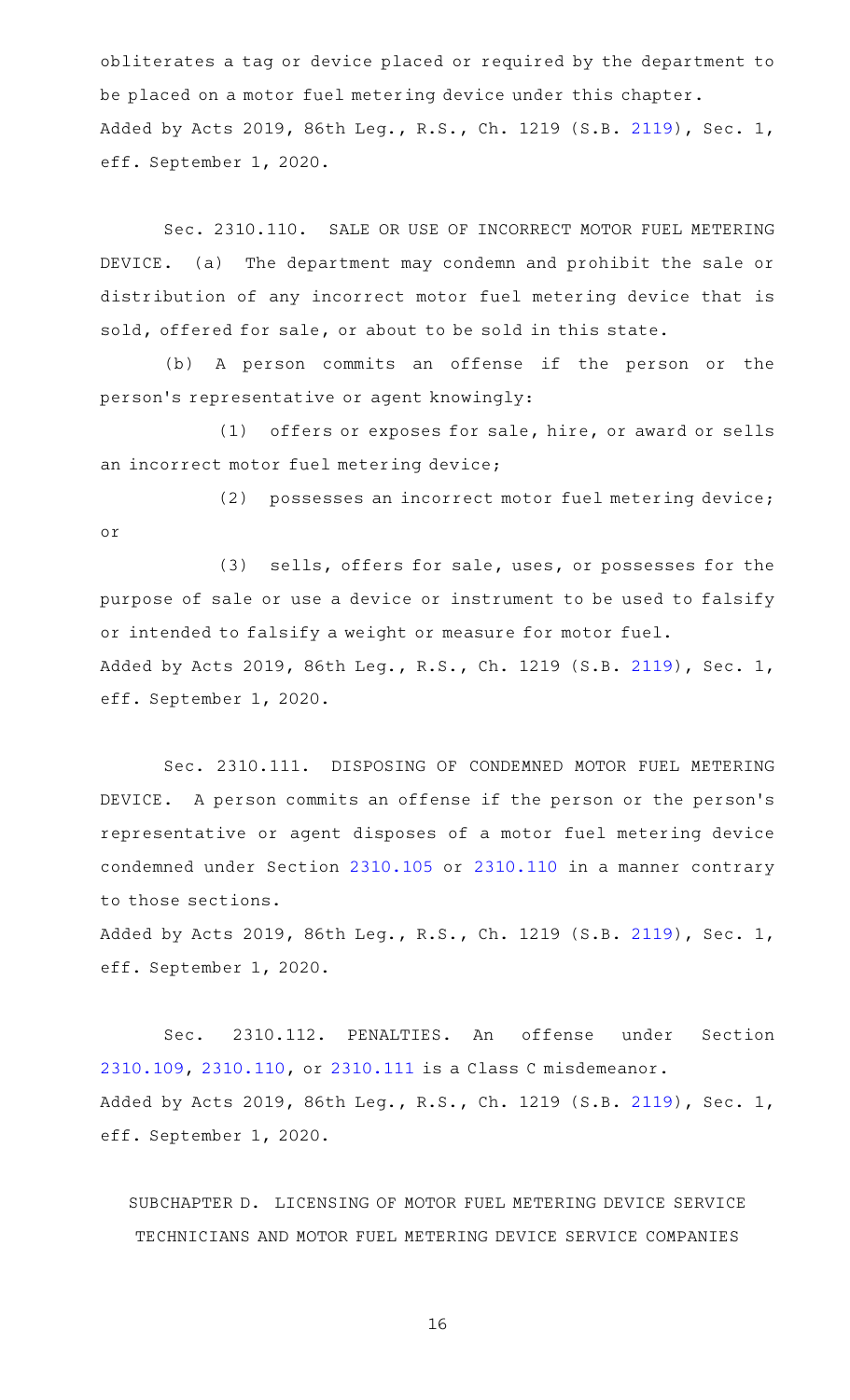Sec. 2310.151. DEFINITIONS. In this subchapter:

(1) "Device maintenance activities" means activities described by Section [2310.152](http://www.statutes.legis.state.tx.us/GetStatute.aspx?Code=OC&Value=2310.152).

(2) "License holder" means a person who holds a motor fuel metering device service company license or a motor fuel metering device service technician license.

(3) "Service company" means a person who holds a motor fuel metering device service company license issued by the department under this subchapter.

(4) "Service technician" means an individual who holds a motor fuel metering device service technician license issued by the department under this subchapter.

Added by Acts 2019, 86th Leg., R.S., Ch. 1219 (S.B. [2119\)](http://www.legis.state.tx.us/tlodocs/86R/billtext/html/SB02119F.HTM), Sec. 1, eff. September 1, 2020.

Sec. 2310.152. DEVICE MAINTENANCE ACTIVITIES. A person performs device maintenance activities if the person or the person 's employee:

(1) places a motor fuel metering device in service;

(2) installs, calibrates, inspects, tests, or repairs a motor fuel metering device; or

(3) removes an out-of-order tag, stop-sale order, security seal, lock, condemnation notice, or other form of use prohibition placed on a motor fuel metering device by the department.

Added by Acts 2019, 86th Leg., R.S., Ch. 1219 (S.B. [2119\)](http://www.legis.state.tx.us/tlodocs/86R/billtext/html/SB02119F.HTM), Sec. 1, eff. September 1, 2020.

Sec. 2310.153. POWERS AND DUTIES OF DEPARTMENT. (a) To verify compliance with licensing requirements, trade practices, commission rules, and this chapter, the department may periodically or in response to a complaint or previous violation inspect an applicant 's or license holder 's:

- $(1)$  facilities;
- $(2)$  inspecting and testing equipment and procedures;

(3) repair and calibration equipment, standards, and procedures;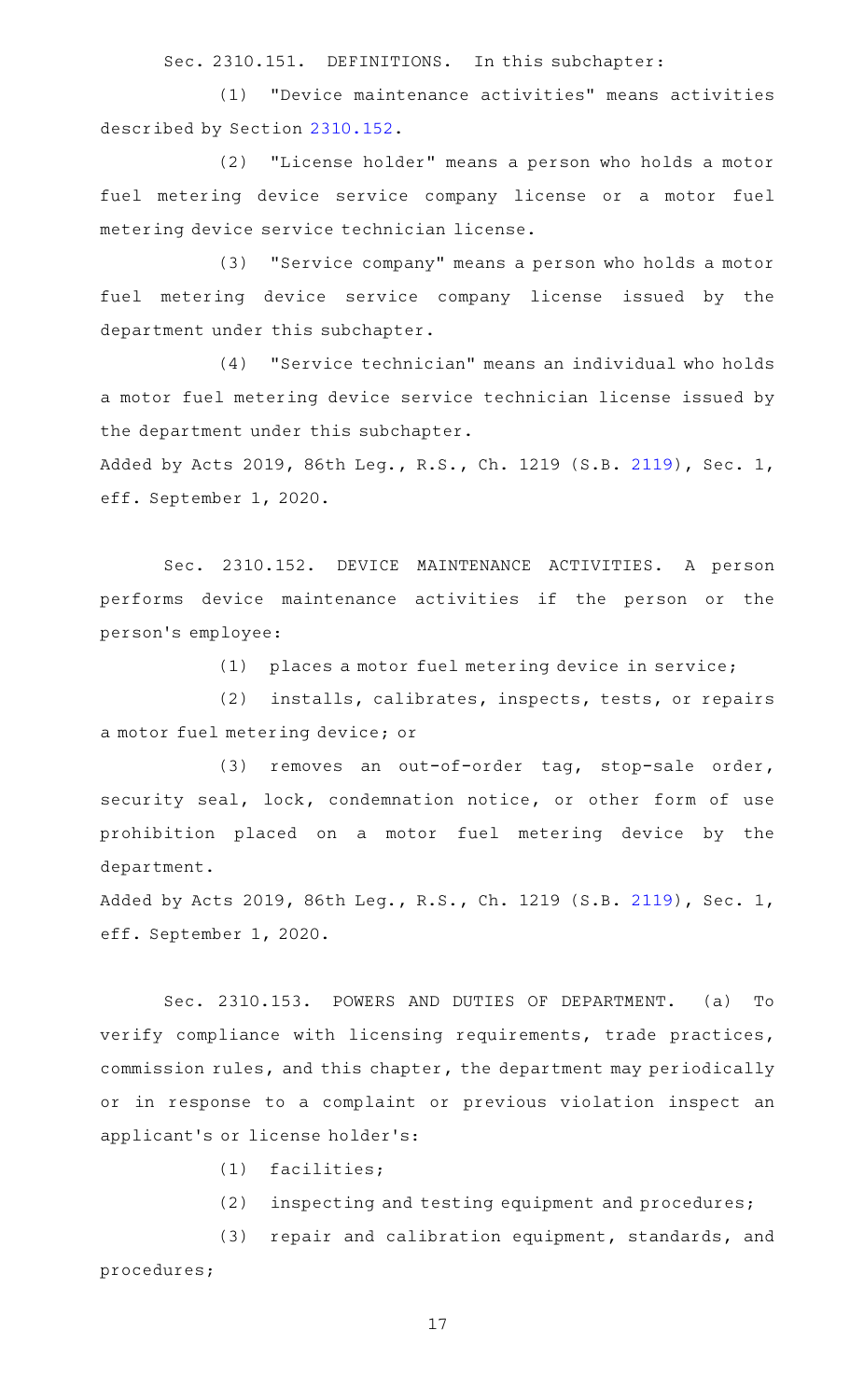$(4)$  transportation equipment; and

(5) invoices, work orders, and other records related to device maintenance activities.

(b) The department may periodically or in response to a complaint or previous violation monitor and inspect or test motor fuel metering devices that have been inspected and tested by a license holder and any standards used by the license holder during an inspection or test.

(c) The commission by rule may adopt additional requirements for the issuance of a license and for the denial of an application for a license or renewal of a license. Rules adopted by the commission under this subsection must be designed to protect the public health, safety, and welfare and ensure the proper inspection, testing, and operation of motor fuel metering devices.

(d) The commission may adopt other rules necessary for the regulation of device maintenance activities, for the proper operation of motor fuel metering devices, and to protect the health, safety, and welfare of the public and license holders.

(e) The department may specify the date, time, and place for any inspection authorized by this section. Added by Acts 2019, 86th Leg., R.S., Ch. 1219 (S.B. [2119\)](http://www.legis.state.tx.us/tlodocs/86R/billtext/html/SB02119F.HTM), Sec. 1, eff. September 1, 2020.

Sec. 2310.154. EXEMPTIONS FROM LICENSE REQUIREMENTS. (a) A person is not required to hold a license issued under this subchapter if the person:

 $(1)$  is a department employee who is performing device maintenance activities in the scope of the person 's duties for the department;

(2) is the owner or operator of a motor fuel metering device or an employee of the owner or operator of a motor fuel metering device and the person:

(A) completely removes the motor fuel metering device from the location at which the device was installed, including a device subject to an out-of-order tag, stop-sale order, security seal, lock, condemnation notice, or other item placed on the device by the department to prohibit use of the device; and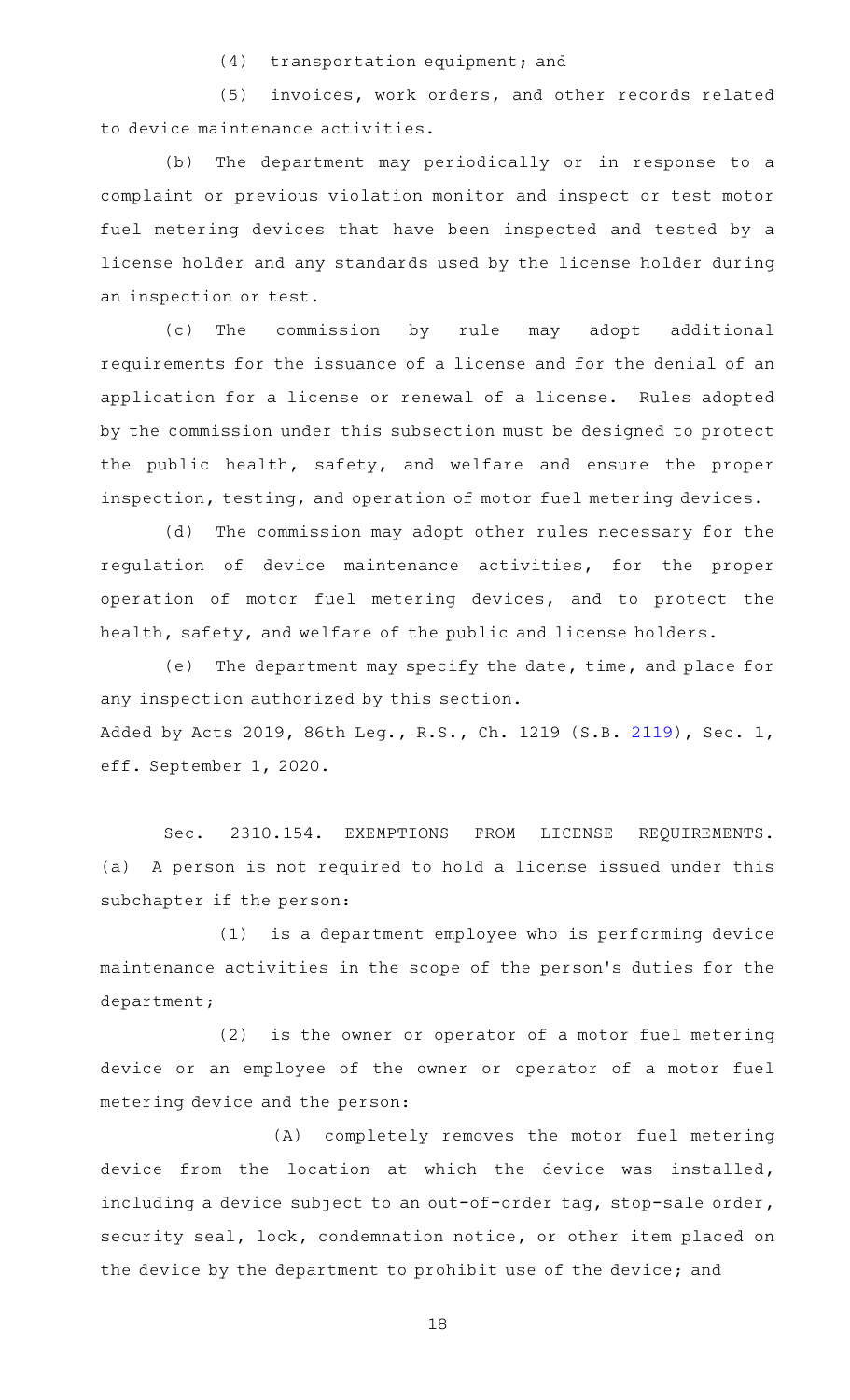(B) notifies the department of the motor fuel metering device 's removal not later than the 10th day after the date the device was removed in the manner provided by commission rule;

(3) performs device maintenance activities only on a motor fuel metering device that is:

(A) exempt from the inspection and registration requirements of Sections [2310.102](http://www.statutes.legis.state.tx.us/GetStatute.aspx?Code=OC&Value=2310.102) and [2310.103](http://www.statutes.legis.state.tx.us/GetStatute.aspx?Code=OC&Value=2310.103) under commission rules; and

(B) not required to be inspected by other commission rules; or

(4) is a license holder under Subchapter  $I$ , Chapter [13](http://www.statutes.legis.state.tx.us/GetStatute.aspx?Code=AG&Value=13), Agriculture Code.

(b) The department is not required to hold a license issued under this subchapter or Subchapter [I,](http://www.statutes.legis.state.tx.us/GetStatute.aspx?Code=AG&Value=13.451) Chapter [13,](http://www.statutes.legis.state.tx.us/GetStatute.aspx?Code=AG&Value=13) Agriculture Code.

Added by Acts 2019, 86th Leg., R.S., Ch. 1219 (S.B. [2119\)](http://www.legis.state.tx.us/tlodocs/86R/billtext/html/SB02119F.HTM), Sec. 1, eff. September 1, 2020.

Sec. 2310.155. SERVICE TECHNICIAN LICENSE REQUIRED. Unless exempt from the licensing requirement, an individual may not perform or offer to perform device maintenance activities unless the individual holds a service technician license issued by the department under this subchapter.

Added by Acts 2019, 86th Leg., R.S., Ch. 1219 (S.B. [2119\)](http://www.legis.state.tx.us/tlodocs/86R/billtext/html/SB02119F.HTM), Sec. 1, eff. September 1, 2020.

Sec. 2310.156. SERVICE COMPANY LICENSE REQUIRED. (a) Unless exempt from the license requirement, a person may not employ or contract with an individual who performs or offers to perform device maintenance activities unless the person holds a service company license issued by the department under this subchapter.

(b) Unless exempt from the licensing requirement, an individual may not perform or offer to perform device maintenance activities as a sole proprietor unless the individual holds a service technician license and a service company license issued by the department under this subchapter.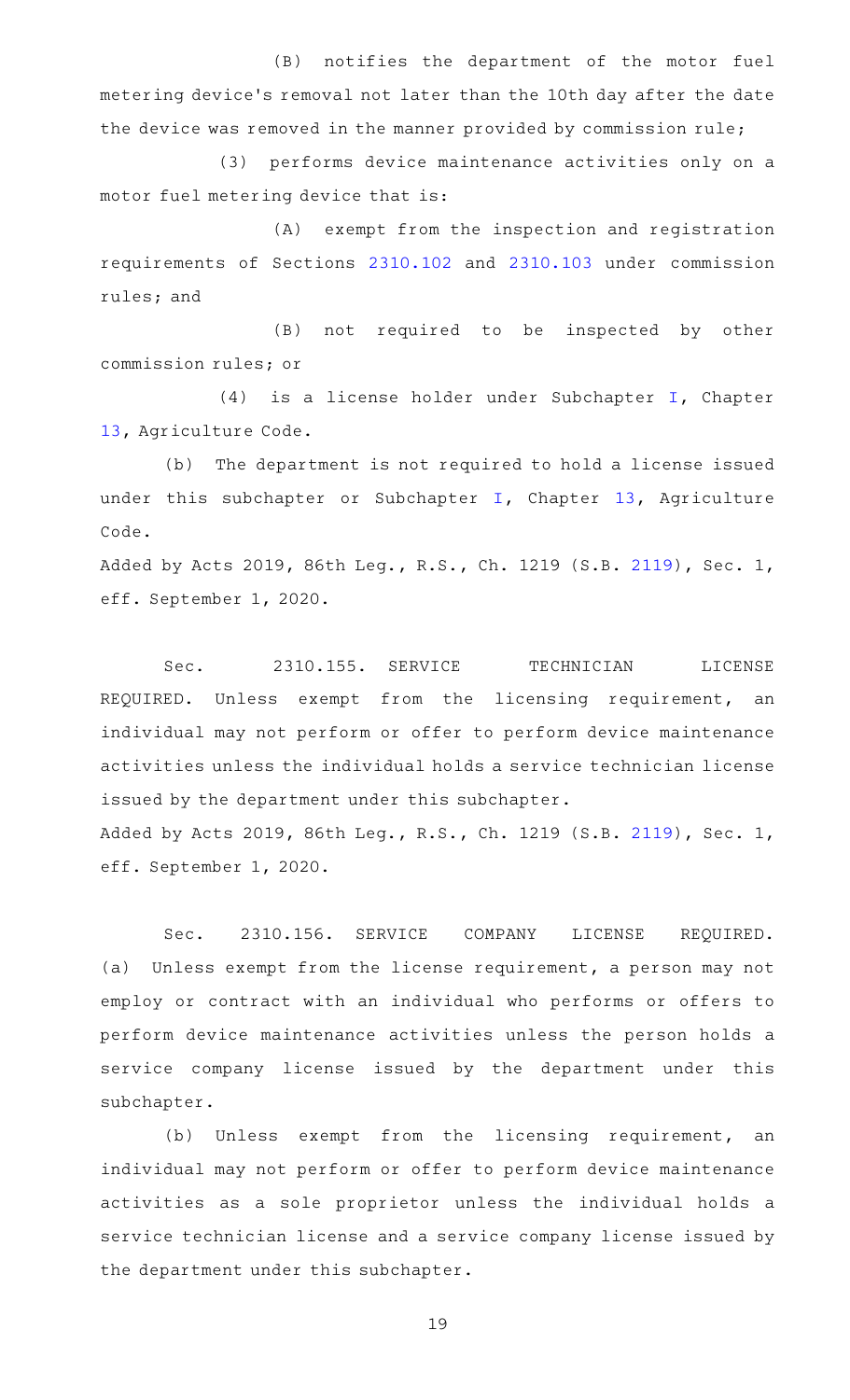Added by Acts 2019, 86th Leg., R.S., Ch. 1219 (S.B. [2119\)](http://www.legis.state.tx.us/tlodocs/86R/billtext/html/SB02119F.HTM), Sec. 1, eff. September 1, 2020.

Sec. 2310.157. APPLICATION FOR LICENSE. (a) An applicant for a license under this subchapter must submit to the department:

(1) an application form prescribed by the department;

(2) any other information required by the department; and

(3) a fee in an amount set by the department.

(b) The department shall conduct a criminal background check on each applicant who submits an application for a license under this subchapter and on any controlling person of the applicant. The department may, as permitted by law:

(1) examine any criminal conviction, guilty plea, or deferred adjudication of the applicant or controlling person; and

(2) obtain any criminal history or record of the applicant or controlling person.

Added by Acts 2019, 86th Leg., R.S., Ch. 1219 (S.B. [2119\)](http://www.legis.state.tx.us/tlodocs/86R/billtext/html/SB02119F.HTM), Sec. 1, eff. September 1, 2020.

Sec. 2310.158. SERVICE TECHNICIAN LICENSE REQUIREMENTS. (a) The department shall issue a license to each qualified applicant who applies for a service technician license.

(b) The commission by rule may require an applicant for the issuance or renewal of a service technician license to:

(1) provide proof that the applicant has completed an academic, trade, or professional course of instruction approved by the department; and

(2) pass a written test, a practical skills test, or both.

Added by Acts 2019, 86th Leg., R.S., Ch. 1219 (S.B. [2119\)](http://www.legis.state.tx.us/tlodocs/86R/billtext/html/SB02119F.HTM), Sec. 1, eff. September 1, 2020.

Sec. 2310.159. SERVICE COMPANY LICENSE REQUIREMENTS. (a) The department shall issue a license to each qualified applicant who applies for a service company license.

(b) An applicant for the issuance or renewal of a license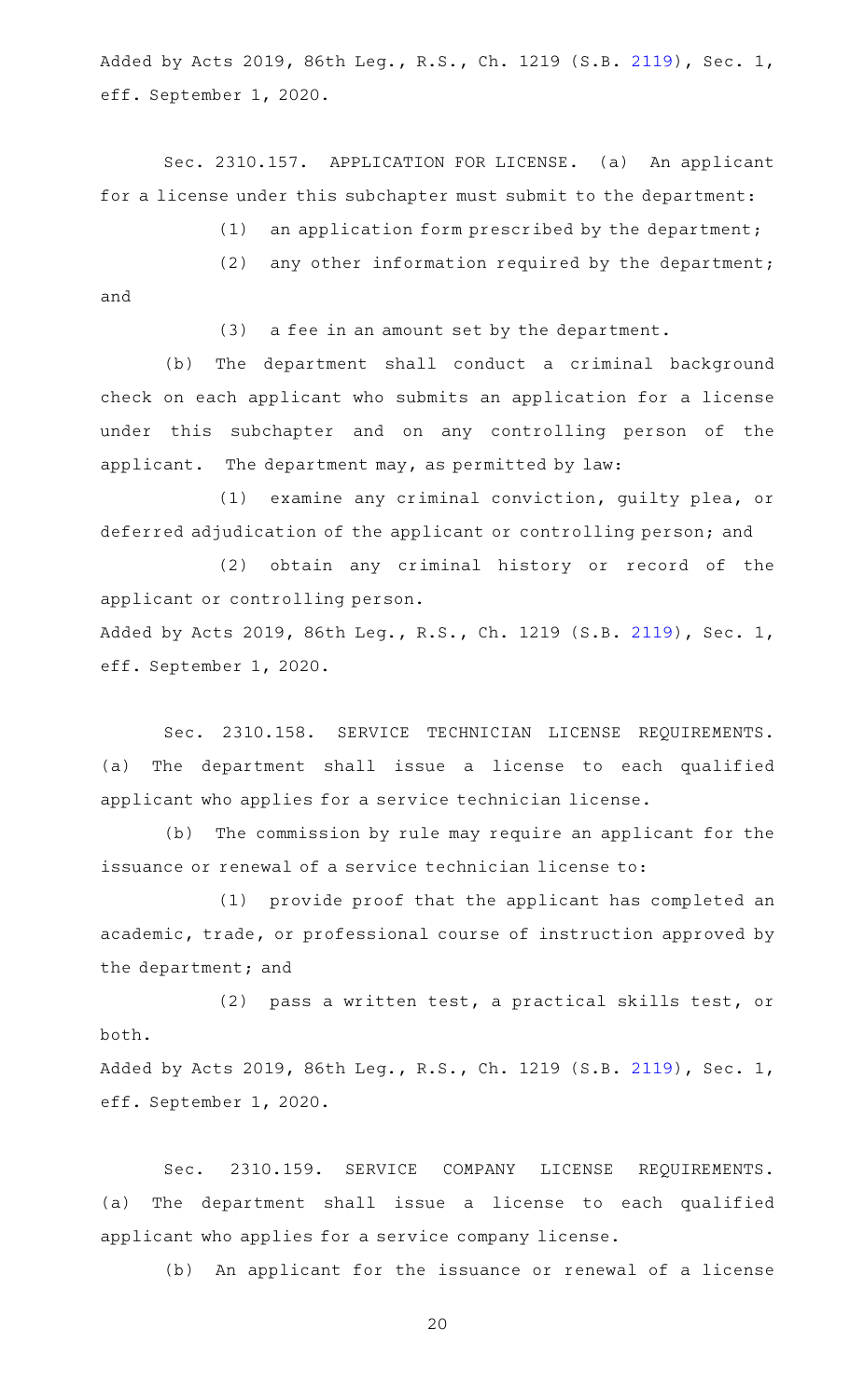under this section must:

eff. September 1, 2020.

(1) submit to the department a certificate of insurance evidencing that the applicant has an insurance policy that meets the requirements of Section [2310.160](http://www.statutes.legis.state.tx.us/GetStatute.aspx?Code=OC&Value=2310.160) effective for the period for which the license is to be issued or renewed; and

(2) meet any other requirements provided by commission rule. Added by Acts 2019, 86th Leg., R.S., Ch. 1219 (S.B. [2119\)](http://www.legis.state.tx.us/tlodocs/86R/billtext/html/SB02119F.HTM), Sec. 1, eff. September 1, 2020.

Sec. 2310.160. INSURANCE POLICY REQUIRED FOR SERVICE COMPANY. A service company shall maintain a current effective liability insurance policy issued by an insurance company authorized to do business in this state or by a surplus lines insurer that meets the requirements of Chapter [981](http://www.statutes.legis.state.tx.us/GetStatute.aspx?Code=IN&Value=981), Insurance Code, and rules adopted by the commissioner of insurance in an amount set by commission rule and based on the type of licensed activities to be performed.

Added by Acts 2019, 86th Leg., R.S., Ch. 1219 (S.B. [2119\)](http://www.legis.state.tx.us/tlodocs/86R/billtext/html/SB02119F.HTM), Sec. 1, eff. September 1, 2020.

Sec. 2310.161. TERM OF LICENSE. A license issued under this subchapter is valid for one or two years as established by commission rule. Added by Acts 2019, 86th Leg., R.S., Ch. 1219 (S.B. [2119\)](http://www.legis.state.tx.us/tlodocs/86R/billtext/html/SB02119F.HTM), Sec. 1,

Sec. 2310.162. LICENSE RENEWAL. The commission by rule shall establish the requirements for renewing a license and issuing a renewal license under this chapter, including payment of applicable fees.

Added by Acts 2019, 86th Leg., R.S., Ch. 1219 (S.B. [2119\)](http://www.legis.state.tx.us/tlodocs/86R/billtext/html/SB02119F.HTM), Sec. 1, eff. September 1, 2020.

Sec. 2310.163. PRACTICE BY LICENSE HOLDER. (a) A license holder shall perform device maintenance activities in compliance with commission rules.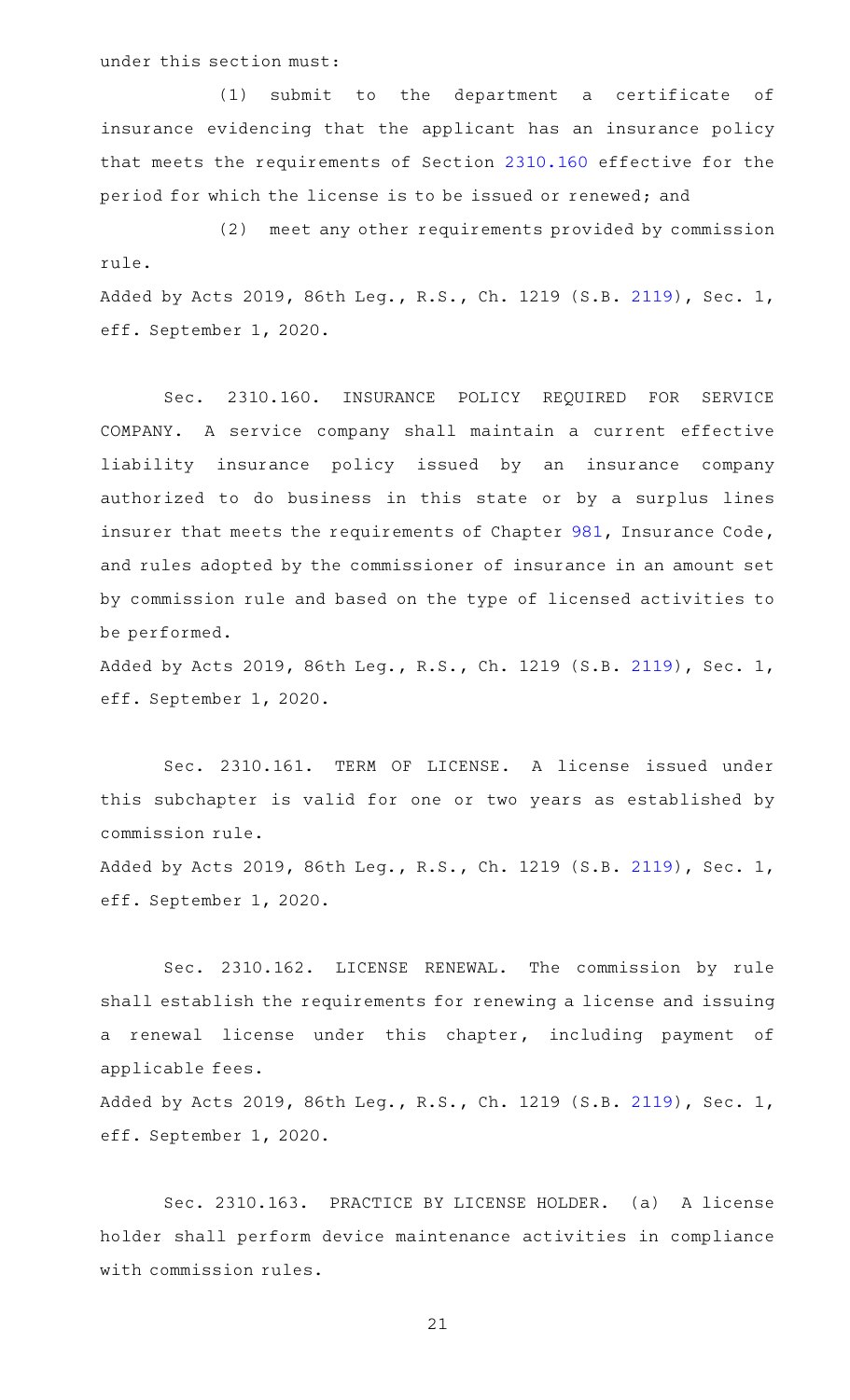(b) A license holder may use only equipment approved by the department, as provided by commission rules, when performing device maintenance activities.

Added by Acts 2019, 86th Leg., R.S., Ch. 1219 (S.B. [2119\)](http://www.legis.state.tx.us/tlodocs/86R/billtext/html/SB02119F.HTM), Sec. 1, eff. September 1, 2020.

Sec. 2310.164. CRIMINAL PENALTY. (a) A person commits an offense if the person violates Section [2310.155](http://www.statutes.legis.state.tx.us/GetStatute.aspx?Code=OC&Value=2310.155) or [2310.156](http://www.statutes.legis.state.tx.us/GetStatute.aspx?Code=OC&Value=2310.156) or causes another person to violate Section [2310.155](http://www.statutes.legis.state.tx.us/GetStatute.aspx?Code=OC&Value=2310.155) or [2310.156](http://www.statutes.legis.state.tx.us/GetStatute.aspx?Code=OC&Value=2310.156).

(b) An offense under Subsection (a) is a Class B misdemeanor, unless the person has been previously convicted of an offense under this section, in which case the offense is a Class A misdemeanor.

Added by Acts 2019, 86th Leg., R.S., Ch. 1219 (S.B. [2119\)](http://www.legis.state.tx.us/tlodocs/86R/billtext/html/SB02119F.HTM), Sec. 1, eff. September 1, 2020.

SUBCHAPTER E. SALE, DELIVERY, AND QUALITY OF MOTOR FUEL

Sec. 2310.2001. DEFINITIONS. In this subchapter:

(1) "Automotive fuel rating" has the meaning assigned by 15 U.S.C. Section 2821.

 $(2)$  "Dealer" means a person who:

(A) is the operator of a service station or other retail outlet; and

(B) delivers motor fuel into the fuel tanks of motor vehicles or motor boats.

(3) "Distributor" has the meaning assigned by Section [162.001,](http://www.statutes.legis.state.tx.us/GetStatute.aspx?Code=TX&Value=162.001) Tax Code.

(4) "Jobber" means a person who purchases tax-paid gasoline for resale or distribution at wholesale.

(5) "Motor fuel" has the meaning assigned by Section [162.001,](http://www.statutes.legis.state.tx.us/GetStatute.aspx?Code=TX&Value=162.001) Tax Code.

(6) "Supplier" has the meaning assigned by Section [162.001,](http://www.statutes.legis.state.tx.us/GetStatute.aspx?Code=TX&Value=162.001) Tax Code.

(7) "Wholesaler" means a person who purchases tax-paid gasoline for resale or distribution at wholesale. Added by Acts 2007, 80th Leg., R.S., Ch. 885 (H.B. [2278](http://www.legis.state.tx.us/tlodocs/80R/billtext/html/HB02278F.HTM)), Sec. 2.06,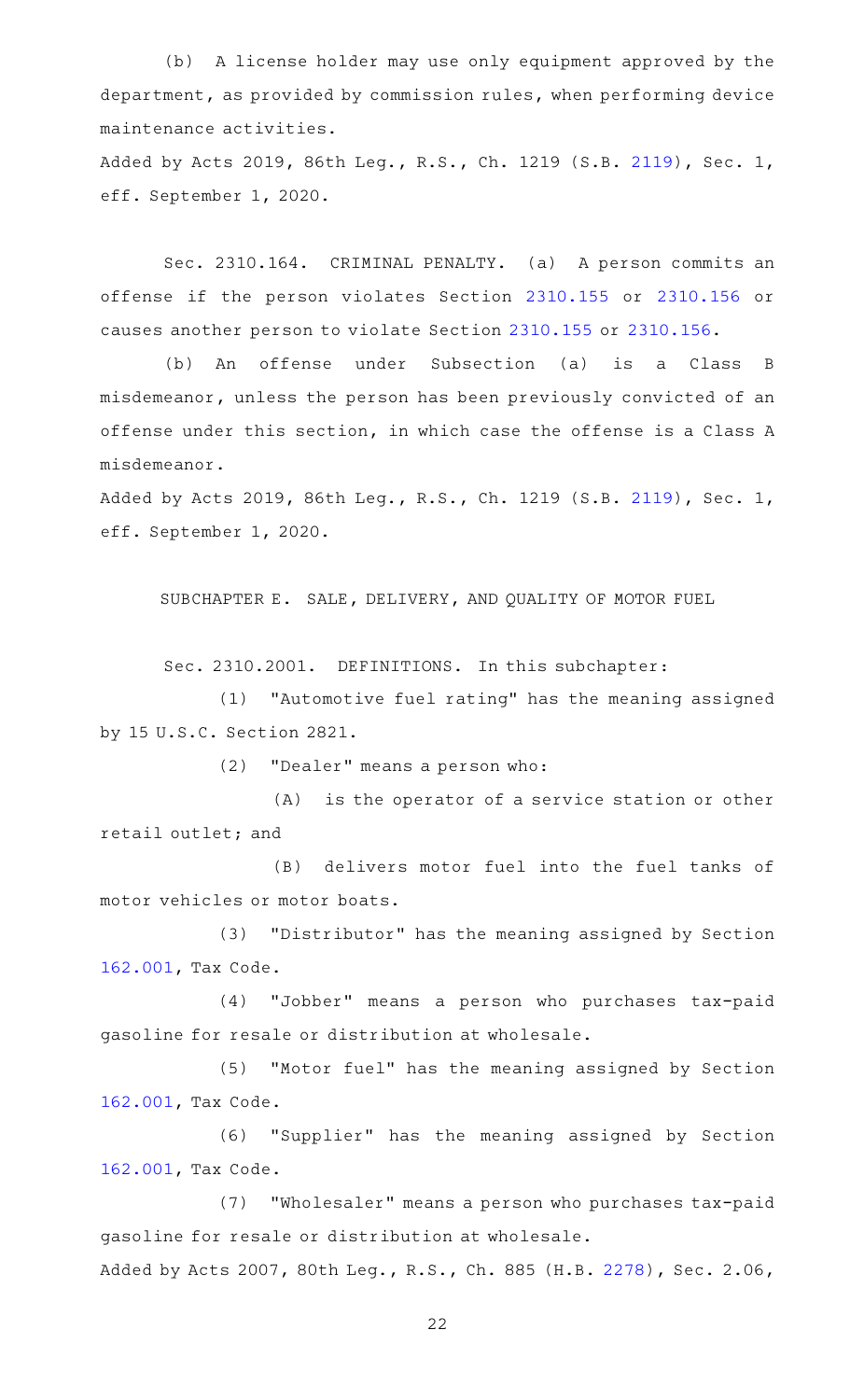eff. April 1, 2009.

Transferred, redesignated and amended from Agriculture Code, Section 17.001 by Acts 2019, 86th Leg., R.S., Ch. 1219 (S.B. [2119\)](http://www.legis.state.tx.us/tlodocs/86R/billtext/html/SB02119F.HTM), Sec. 3, eff. September 1, 2020.

Sec. 2310.201. NOTICE OF SALE OF ALCOHOL AND FUEL MIXTURE. (a) A dealer may not sell or offer for sale motor fuel from a motor fuel pump supplied by a storage tank into which motor fuel, in a mixture in which at least one percent of the mixture measured by volume is ethanol or methanol, has been delivered within the 60-day period preceding the date of sale or offer of sale unless the dealer prominently displays on the pump from which the mixture is sold a sign that:

(1) is displayed on each side of the motor fuel pump on which the price of the motor fuel mixture sold from the pump is displayed;

(2) states "Contains Ethanol" or "Contains Methanol," as applicable;

(3) appears in contrasting colors with block letters at least one-half inch high and one-fourth inch wide; and

(4) is displayed in a clear, conspicuous, and prominent manner, visible to customers using either side of the pump.

(b) This section does not prohibit the posting of any other alcohol or additive information. Other alcohol or additive information and any relevant posting are subject to regulation by the department.

Added by Acts 2019, 86th Leg., R.S., Ch. 1219 (S.B. [2119\)](http://www.legis.state.tx.us/tlodocs/86R/billtext/html/SB02119F.HTM), Sec. 1, eff. September 1, 2020.

Sec. 2310.2011. NOTICE OF MOTOR FUEL TAX RATES. (a) The department shall display on each motor fuel pump from which motor fuel is sold at retail a notice of the current rates of the federal and state motor fuel taxes. The notice must:

 $(1)$  display the current rate of each tax, in cents per gallon, for each type of motor fuel;

(2) be displayed on each face of the motor fuel pump on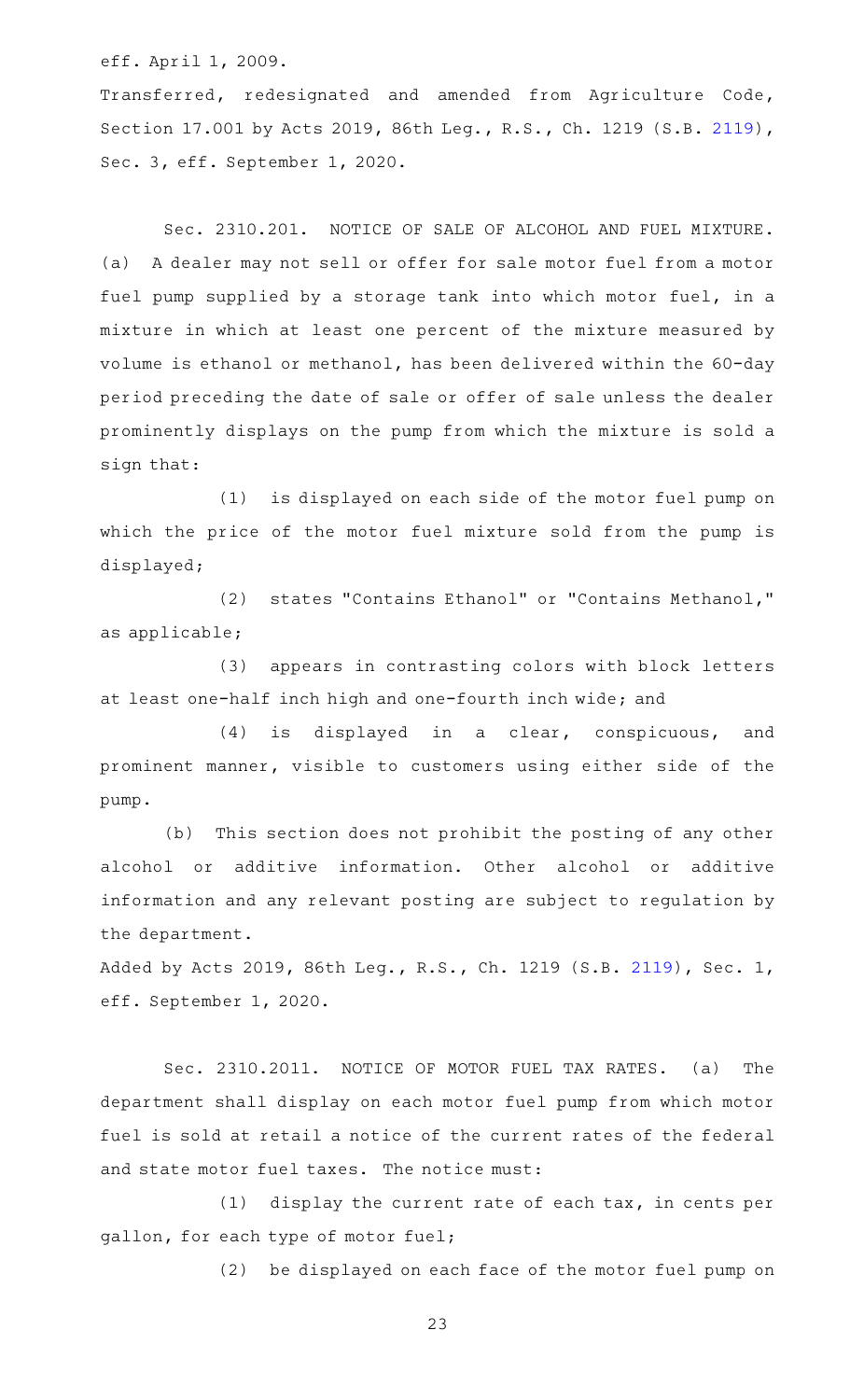which the price of the motor fuel sold from the pump is displayed; and

(3) be displayed in a clear, conspicuous, and prominent manner.

(b) The department shall include the notice required under Subsection (a) with any other notice displayed or required by commission rule to be displayed.

Added by Acts 2015, 84th Leg., R.S., Ch. 1016 (H.B. [991](http://www.legis.state.tx.us/tlodocs/84R/billtext/html/HB00991F.HTM)), Sec. 1, eff. January 1, 2016.

Transferred, redesignated and amended from Agriculture Code, Section 17.0515 by Acts 2019, 86th Leg., R.S., Ch. 1219 (S.B. [2119\)](http://www.legis.state.tx.us/tlodocs/86R/billtext/html/SB02119F.HTM), Sec. 3, eff. September 1, 2020.

Sec. 2310.2012. DOCUMENTATION OF MOTOR FUEL MIXTURE SALES. (a) Except as provided by Subsection (b), a distributor, supplier, wholesaler, or jobber of motor fuel may not deliver to an outlet in this state a motor fuel mixture that contains ethanol or methanol exceeding one percent by volume of the mixture unless, at the time of the delivery of the mixture, the person also delivers to the outlet receiving the delivery a manifest, bill of sale, bill of lading, or other document evidencing delivery of the mixture, that includes a statement containing:

(1) the percentage of ethanol or methanol contained in the mixture; and

(2) the types and percentages of any associated cosolvents contained in the mixture.

(b) Subsection (a) does not apply to a delivery made into the fuel supply tanks of a motor vehicle.

(c) The commission by rule may prescribe the form of the statement required by Subsection (a).

Added by Acts 2007, 80th Leg., R.S., Ch. 885 (H.B. [2278](http://www.legis.state.tx.us/tlodocs/80R/billtext/html/HB02278F.HTM)), Sec. 2.06, eff. April 1, 2009.

## Amended by:

Acts 2011, 82nd Leg., R.S., Ch. 97 (S.B. [893](http://www.legis.state.tx.us/tlodocs/82R/billtext/html/SB00893F.HTM)), Sec. 2, eff. September 1, 2011.

Transferred, redesignated and amended from Agriculture Code, Section 17.052 by Acts 2019, 86th Leg., R.S., Ch. 1219 (S.B. [2119\)](http://www.legis.state.tx.us/tlodocs/86R/billtext/html/SB02119F.HTM),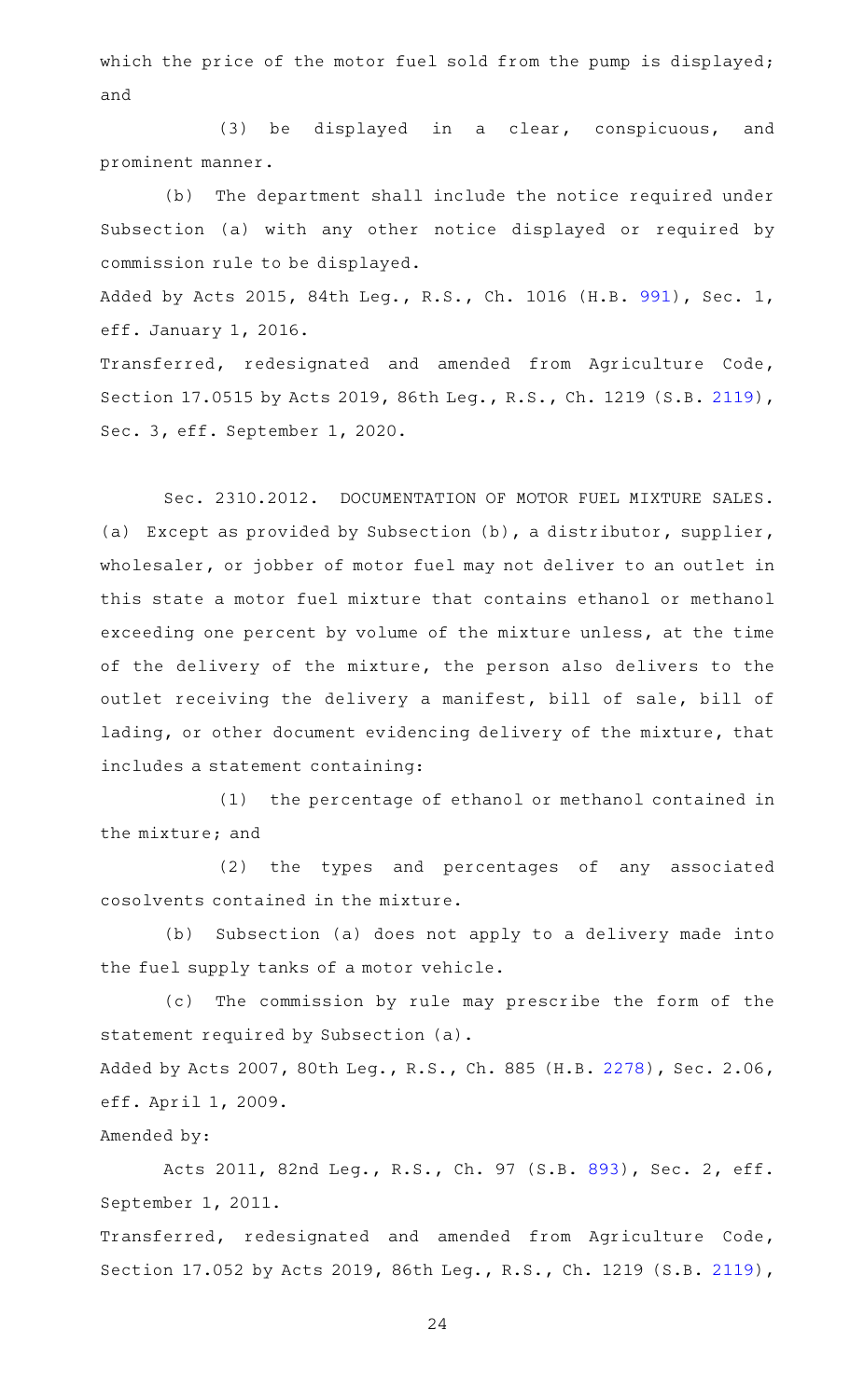Sec. 3, eff. September 1, 2020.

Sec. 2310.2013. RECORD OF DELIVERY DOCUMENTS; INSPECTION AUTHORIZED. (a) Each dealer shall keep a copy of each document required to be delivered to the dealer by Section [2310.2012](http://www.statutes.legis.state.tx.us/GetStatute.aspx?Code=OC&Value=2310.2012) until the fourth anniversary of the delivery date.

(b) Each distributor, supplier, wholesaler, and jobber of motor fuel shall keep a copy of each document required to be delivered to the dealer by Section [2310.2012](http://www.statutes.legis.state.tx.us/GetStatute.aspx?Code=OC&Value=2310.2012) until the fourth anniversary of the delivery date.

(c) The department or an authorized representative of the department may inspect documents described by this section. On written notice issued by the department or an authorized representative of the department to any employee at a dealer 's station or retail outlet or mailed to the principal place of business of a dealer, distributor, supplier, wholesaler, or jobber, the dealer, distributor, supplier, wholesaler, or jobber shall provide the department or authorized representative of the department with the documents described by this section within the period specified in the notice.

(d) The commission by rule may:

(1) require each dealer, distributor, supplier, wholesaler, and jobber to maintain and make available to the department:

(A) invoices, receipts, or other transmittal documents or records, including electronically stored information, showing or describing the purchase, sale, delivery, or distribution of motor fuel;

(B) invoices, receipts, work orders, reports, or other documents, including electronically stored information, showing or describing the installation, maintenance, or repair of:

(i) motor fuel dispensing devices; and

(ii) any equipment used in connection with motor fuel dispensing devices to record, display, or produce receipts or audit trails concerning the purchase, sale, delivery, or distribution of motor fuel; and

(C) any record or other document related to the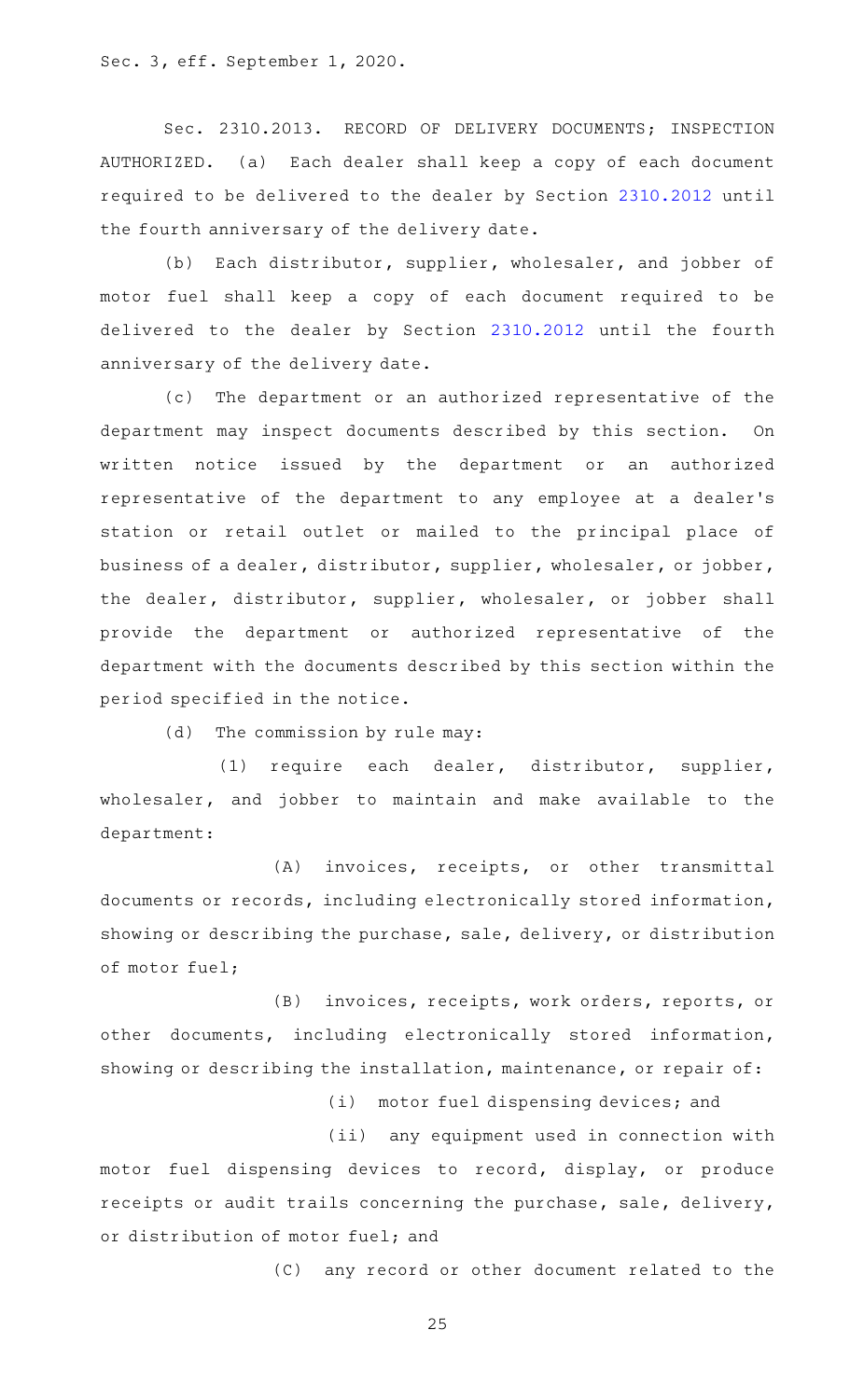sampling and testing of motor fuel purchased, sold, delivered, or distributed by the dealer, distributor, supplier, wholesaler, or jobber; and

(2) prescribe:

(A) the manner of filing documents or records required to be kept under this section or by commission rule; and

(B) the time, place, and manner of inspection of the documents or records.

Added by Acts 2007, 80th Leg., R.S., Ch. 885 (H.B. [2278](http://www.legis.state.tx.us/tlodocs/80R/billtext/html/HB02278F.HTM)), Sec. 2.06, eff. April 1, 2009.

Amended by:

Acts 2011, 82nd Leg., R.S., Ch. 97 (S.B. [893](http://www.legis.state.tx.us/tlodocs/82R/billtext/html/SB00893F.HTM)), Sec. 3, eff. September 1, 2011.

Transferred, redesignated and amended from Agriculture Code, Section 17.053 by Acts 2019, 86th Leg., R.S., Ch. 1219 (S.B. [2119\)](http://www.legis.state.tx.us/tlodocs/86R/billtext/html/SB02119F.HTM), Sec. 3, eff. September 1, 2020.

Sec. 2310.2014. DOCUMENTS RELATING TO POSTING OR CERTIFICATION OF AUTOMOTIVE FUEL RATINGS. (a) Each dealer shall keep for at least one year a copy of:

(1) each delivery ticket or letter of certification on which the dealer based a posting of the automotive fuel rating of motor fuel contained in a motor fuel pump;

(2) each delivery ticket or letter of certification that is required to be delivered to the dealer under 16 C.F.R. Part 306; and

(3) records of any automotive fuel rating determination made by the dealer under 16 C.F.R. Part 306.

(b) Each distributor or supplier shall keep for at least one year at the distributor 's or supplier 's principal place of business a copy of each delivery ticket or letter of certification required to be delivered by the distributor or supplier to a dealer in this state under 16 C.F.R. Part 306.

(c) The department or an authorized representative of the department may inspect a document required to be kept under this section. On written notice issued by the department or an authorized representative of the department to any employee at a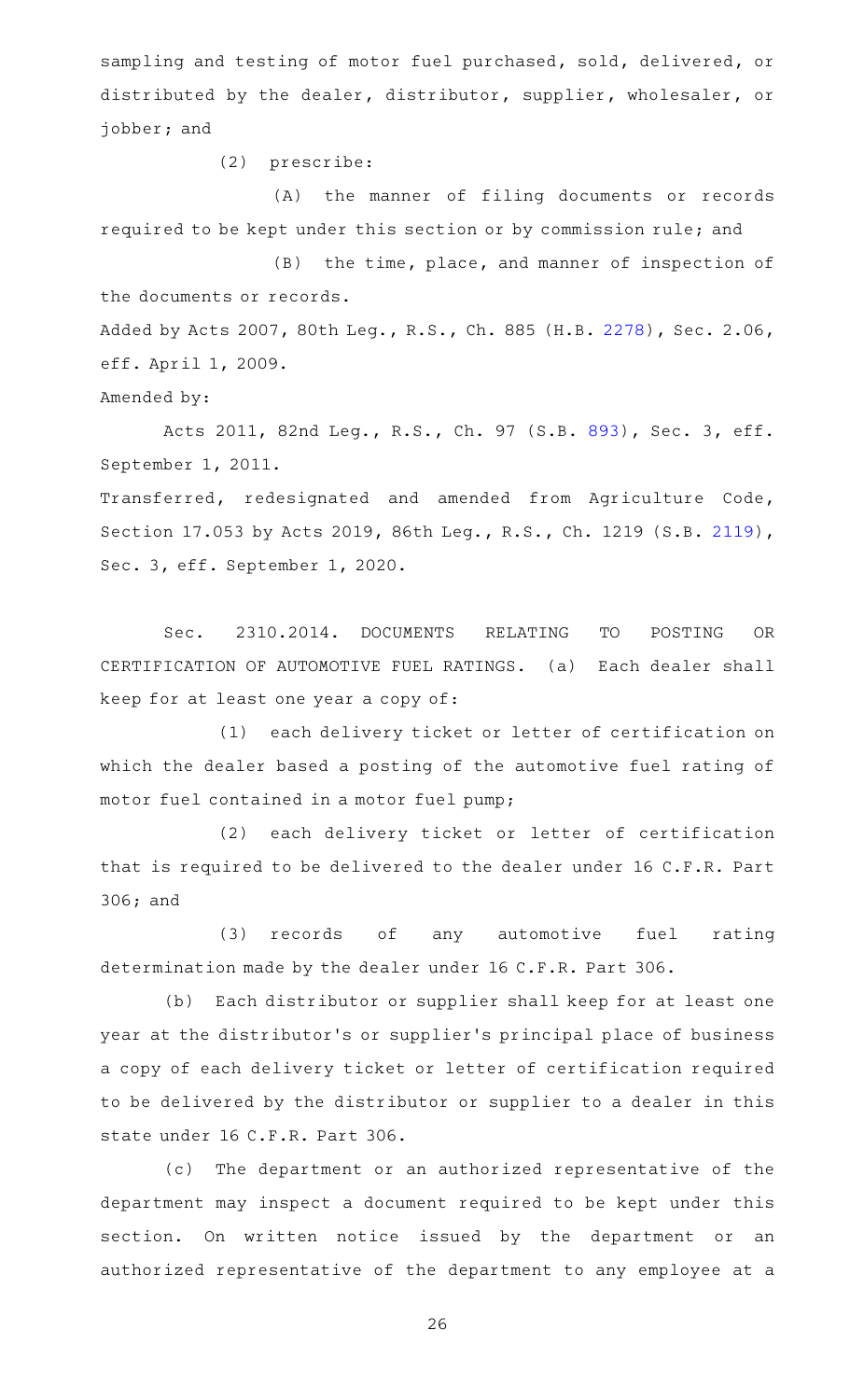dealer's station or retail outlet or mailed to the dealer's principal place of business, the dealer shall provide the department or authorized representative of the department with the documents described by this section within the period specified in the notice.

(d) The commission by rule may:

(1) require each dealer to maintain and make available to the department:

(A) invoices, receipts, or other transmittal documents or records, including electronically stored information, showing or describing the purchase, sale, delivery, or distribution of motor fuel;

(B) invoices, receipts, work orders, reports, or other documents, including electronically stored information, showing or describing the installation, maintenance, or repair of:

(i) motor fuel dispensing devices; and

(ii) any equipment used in connection with motor fuel dispensing devices to record, display, or produce receipts or audit trails concerning the purchase, sale, delivery, or distribution of motor fuel; and

(C) any record or other document related to the sampling and testing of motor fuel purchased, sold, delivered, or distributed by the dealer; and

(2) prescribe:

(A) the manner of filing documents or records required to be kept under this section or by commission rule; and

(B) the time, place, and manner of inspection of the documents or records.

Added by Acts 2007, 80th Leg., R.S., Ch. 885 (H.B. [2278](http://www.legis.state.tx.us/tlodocs/80R/billtext/html/HB02278F.HTM)), Sec. 2.06, eff. April 1, 2009.

Amended by:

Acts 2011, 82nd Leg., R.S., Ch. 97 (S.B. [893](http://www.legis.state.tx.us/tlodocs/82R/billtext/html/SB00893F.HTM)), Sec. 4, eff. September 1, 2011.

Transferred, redesignated and amended from Agriculture Code, Section 17.054 by Acts 2019, 86th Leg., R.S., Ch. 1219 (S.B. [2119\)](http://www.legis.state.tx.us/tlodocs/86R/billtext/html/SB02119F.HTM), Sec. 3, eff. September 1, 2020.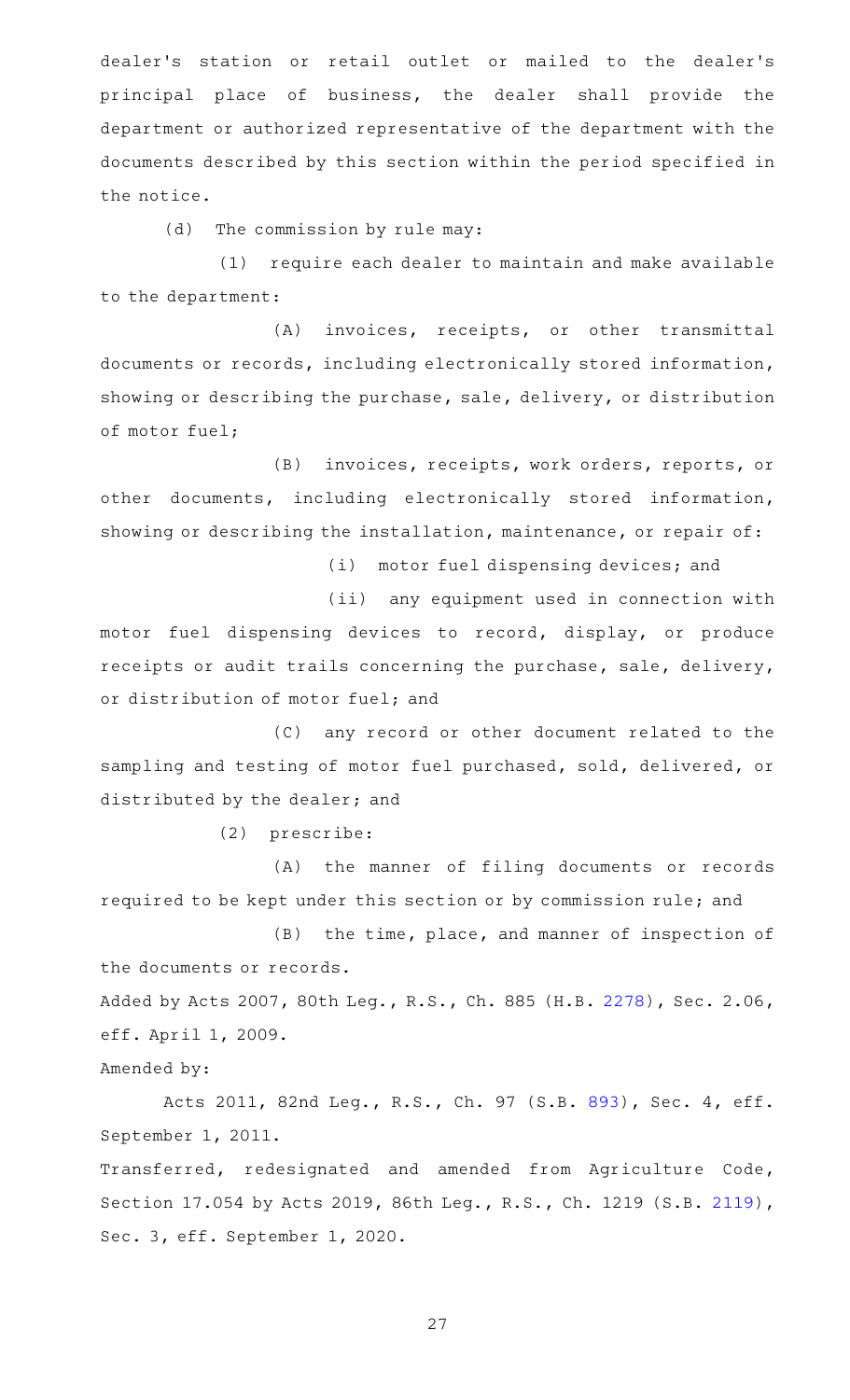Sec. 2310.2015. SALE OF MOTOR FUEL WITH INACCURATE AUTOMOTIVE FUEL RATING. (a) A dealer may not sell or offer for sale from a motor fuel pump motor fuel that has an automotive fuel rating lower than the rating for that motor fuel posted on the pump.

(b) A distributor or supplier of motor fuel may not deliver or transfer to a dealer in this state motor fuel that has an automotive fuel rating lower than the certification of the rating the distributor or supplier is required to make to the dealer under federal law.

Added by Acts 2007, 80th Leg., R.S., Ch. 885 (H.B. [2278](http://www.legis.state.tx.us/tlodocs/80R/billtext/html/HB02278F.HTM)), Sec. 2.06, eff. April 1, 2009.

Transferred, redesignated and amended from Agriculture Code, Section 17.055 by Acts 2019, 86th Leg., R.S., Ch. 1219 (S.B. [2119\)](http://www.legis.state.tx.us/tlodocs/86R/billtext/html/SB02119F.HTM), Sec. 3, eff. September 1, 2020.

Sec. 2310.202. MINIMUM MOTOR FUEL QUALITY AND TESTING STANDARDS. (a) The commission by rule shall adopt minimum motor fuel quality and testing standards for motor fuel that is sold or offered for sale in this state. The standards must comply with the nationally recognized minimum standards established by:

(1) the American Society for Testing and Materials, for motor fuels other than motor fuels blended with ethanol; and

(2) the National Institute of Standards and Technology, for motor fuels blended with ethanol.

(b) The commission may adopt rules as necessary to bring about uniformity between the standards established under this subchapter and the nationally recognized standards described by Subsection (a).

Added by Acts 2019, 86th Leg., R.S., Ch. 1219 (S.B. [2119\)](http://www.legis.state.tx.us/tlodocs/86R/billtext/html/SB02119F.HTM), Sec. 1, eff. September 1, 2020.

Sec. 2310.203. TESTING OF MOTOR FUEL QUALITY. (a) The department or a representative of the department may collect samples and conduct testing at any location where motor fuel is kept, transferred, sold, or offered for sale to verify that the motor fuel complies with the minimum standards required by Section [2310.202](http://www.statutes.legis.state.tx.us/GetStatute.aspx?Code=OC&Value=2310.202).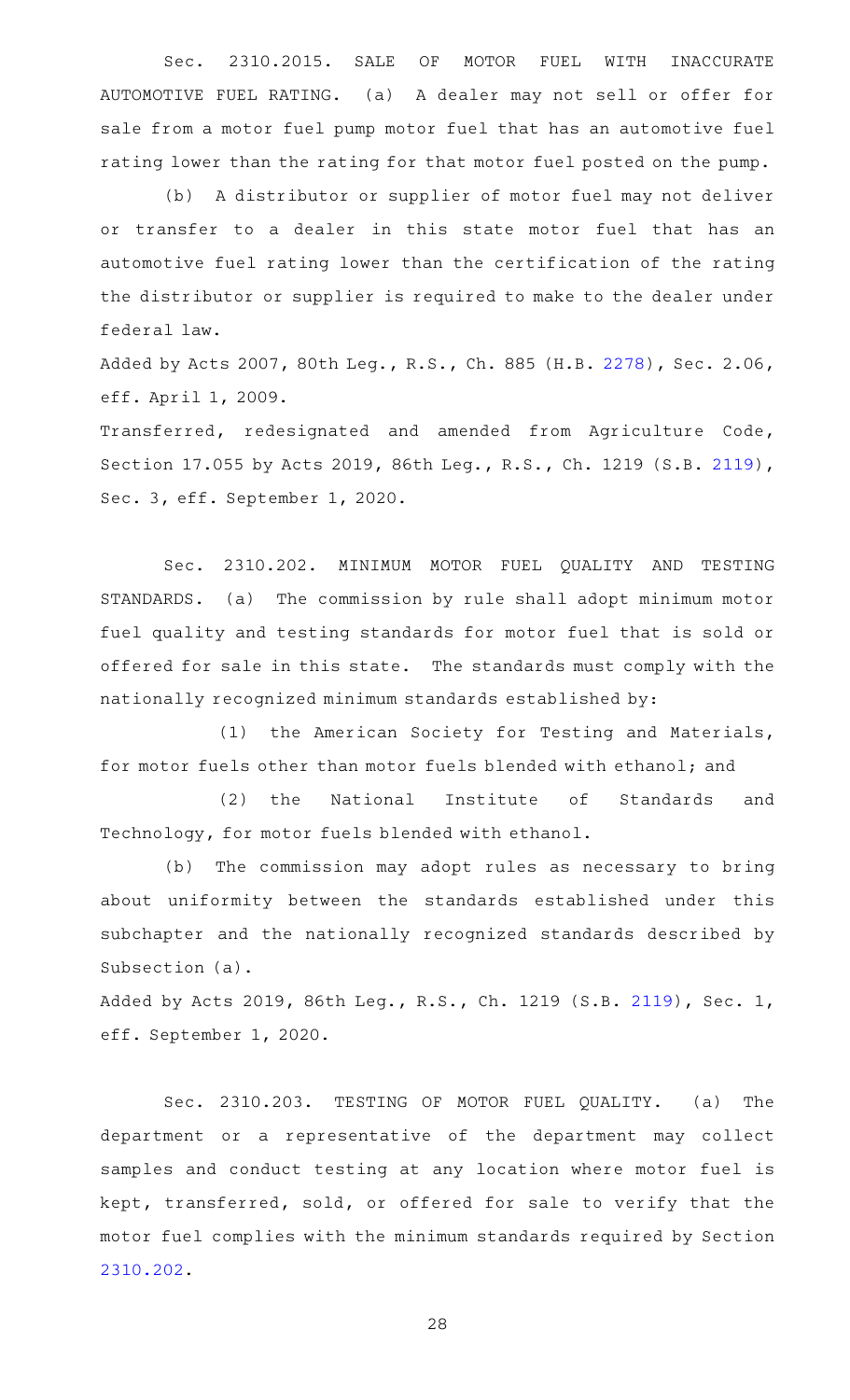(b) The collection of samples and conducting of testing at a dealer 's location must be performed by a license holder under Subchapter D of this chapter or Subchapter [I](http://www.statutes.legis.state.tx.us/GetStatute.aspx?Code=AG&Value=13.451), Chapter [13](http://www.statutes.legis.state.tx.us/GetStatute.aspx?Code=AG&Value=13), Agriculture Code, under contract with the dealer. The license holder is considered a representative of the department for purposes of this section.

(c) On arriving at a facility to conduct testing under Subsection (a), a representative of the department shall notify the owner or manager of the facility of the representative 's presence and purpose. The department representative shall follow the most recent applicable procedures specified by the American Society for Testing and Materials (ASTM) International Standard D4057, D4177, D5842, or D5854 for the collection, sampling, and handling of fuel to prepare for laboratory analysis.

(d) A person commits an offense if the person refuses to allow a department representative to collect samples or conduct motor fuel testing under Subsection (a).

(e) An offense under Subsection (d) is a Class C misdemeanor.

Added by Acts 2019, 86th Leg., R.S., Ch. 1219 (S.B. [2119\)](http://www.legis.state.tx.us/tlodocs/86R/billtext/html/SB02119F.HTM), Sec. 1, eff. September 1, 2020.

Sec. 2310.204. RULES; FEES. (a) The commission may adopt rules consistent with this subchapter for the regulation of the sale of motor fuels, including motor fuels that contain ethanol and methanol.

(b) The commission by rule may impose a fee for testing, inspection, or the performance of other services provided as determined necessary by the commission in the administration of this subchapter. A fee imposed under this subsection shall be collected from each dealer, distributor, and supplier, as defined by Section [162.001](http://www.statutes.legis.state.tx.us/GetStatute.aspx?Code=TX&Value=162.001), Tax Code, on a periodic basis determined by the commission without regard to whether the motor fuel is subject to regulation under this subchapter.

(c) The commission by rule shall prescribe the form for reporting and remitting the fees imposed under this section.

(d) Fees collected under this section may be used only to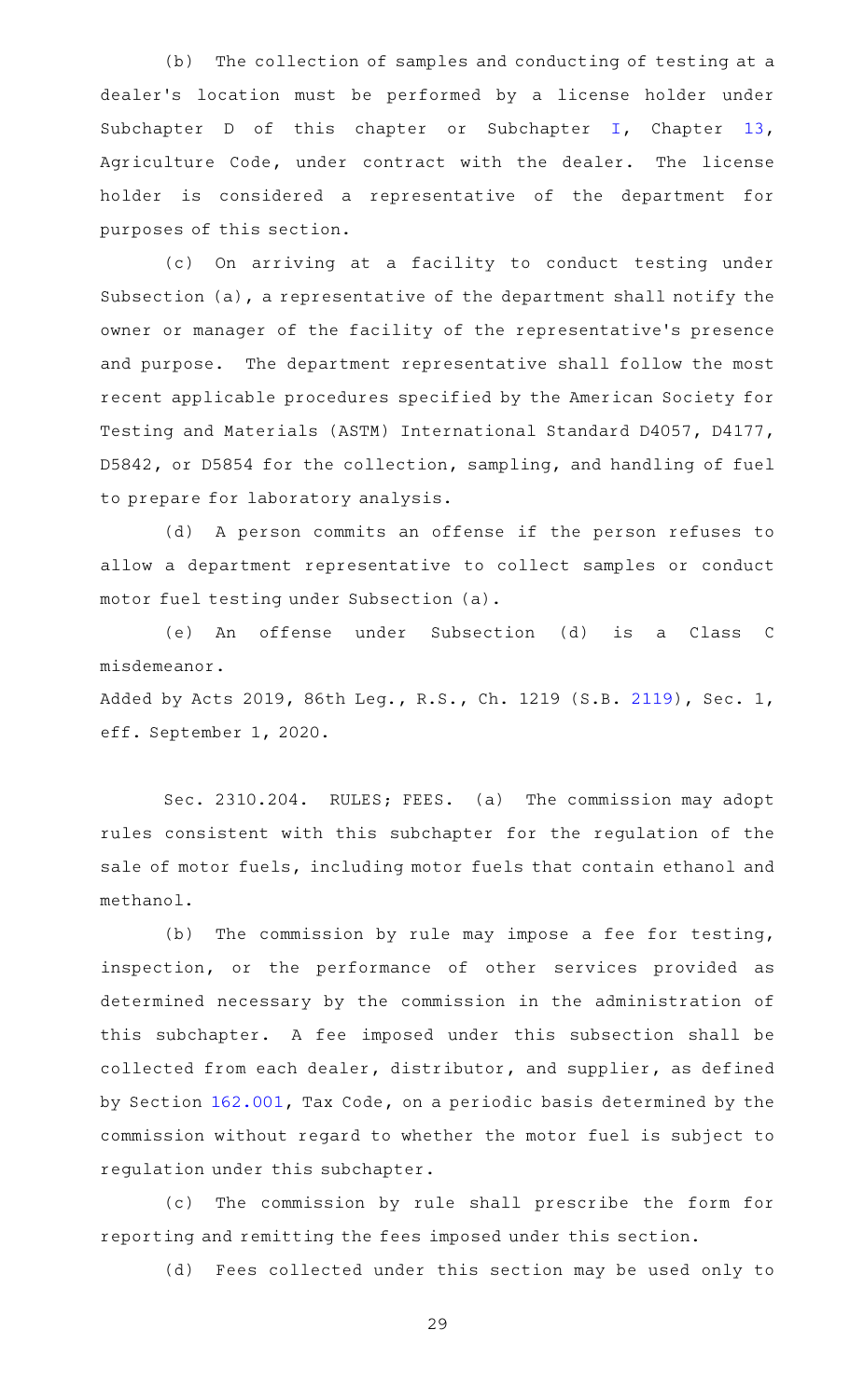administer and enforce this subchapter.

Added by Acts 2019, 86th Leg., R.S., Ch. 1219 (S.B. [2119\)](http://www.legis.state.tx.us/tlodocs/86R/billtext/html/SB02119F.HTM), Sec. 1, eff. September 1, 2020.

Sec. 2310.205. CIVIL PENALTY. A person who sells or offers for sale motor fuel in violation of this subchapter or a rule adopted under this subchapter is liable to this state for a civil penalty of not less than \$200 and not more than \$2,500. Added by Acts 2019, 86th Leg., R.S., Ch. 1219 (S.B. [2119\)](http://www.legis.state.tx.us/tlodocs/86R/billtext/html/SB02119F.HTM), Sec. 1, eff. September 1, 2020.

Sec. 2310.206. ADMINISTRATIVE PENALTY. The commission may impose an administrative penalty on a person under Subchapter [F](http://www.statutes.legis.state.tx.us/GetStatute.aspx?Code=OC&Value=51.301), Chapter [51,](http://www.statutes.legis.state.tx.us/GetStatute.aspx?Code=OC&Value=51) if the person sells or offers for sale motor fuel in violation of this subchapter or a rule adopted under this subchapter.

Added by Acts 2019, 86th Leg., R.S., Ch. 1219 (S.B. [2119\)](http://www.legis.state.tx.us/tlodocs/86R/billtext/html/SB02119F.HTM), Sec. 1, eff. September 1, 2020.

Sec. 2310.207. CIVIL ACTION. (a) If a dealer or a distributor, supplier, wholesaler, or jobber of motor fuel violates Section [2310.201,](http://www.statutes.legis.state.tx.us/GetStatute.aspx?Code=OC&Value=2310.201) [2310.2012](http://www.statutes.legis.state.tx.us/GetStatute.aspx?Code=OC&Value=2310.2012), [2310.2013,](http://www.statutes.legis.state.tx.us/GetStatute.aspx?Code=OC&Value=2310.2013) [2310.2014,](http://www.statutes.legis.state.tx.us/GetStatute.aspx?Code=OC&Value=2310.2014) or [2310.2015](http://www.statutes.legis.state.tx.us/GetStatute.aspx?Code=OC&Value=2310.2015), a motor fuel user who purchased the motor fuel and sustained damages or who has a complaint about the product may bring an action against the dealer, distributor, supplier, wholesaler, or jobber.

(b) The action may be brought, without regard to the specific amount of damages, in the district court in any county in which:

(1) the dealer, distributor, supplier, wholesaler, or jobber transacts business; or

(2) the dealer resides.

(c) The court shall award to a motor fuel user who prevails in an action under this section:

 $(1)$  the amount of actual damages;

 $(2)$  equitable relief as determined by the court to be necessary to remedy the effects of the violation, including a declaratory judgment, permanent injunctive relief, and temporary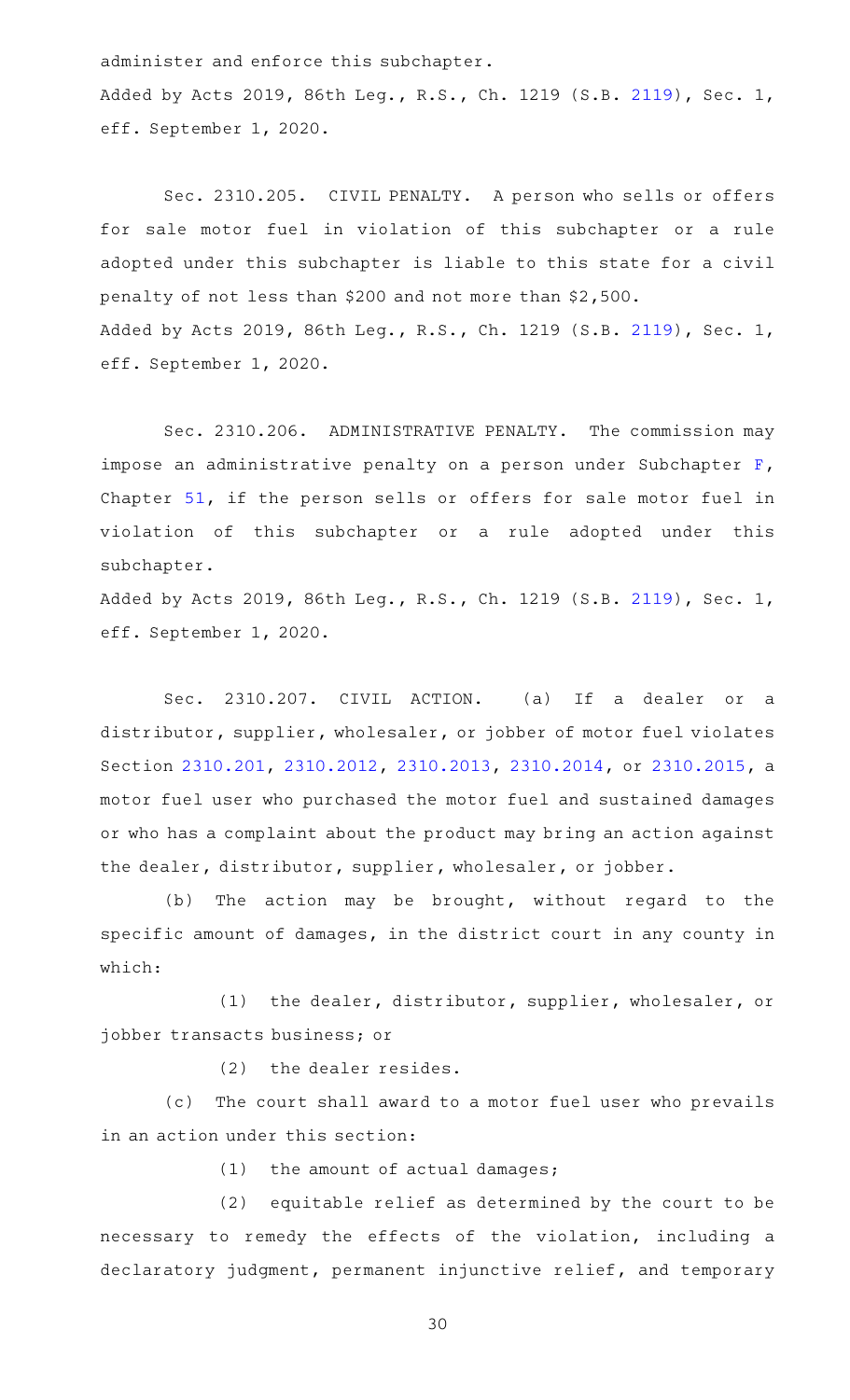injunctive relief; and

(3) court costs and attorney's fees that are reasonable in relation to the amount of work expended.

(d) In addition to the remedies provided under Subsection (c), on finding that the defendant wilfully or knowingly violated Section [2310.201](http://www.statutes.legis.state.tx.us/GetStatute.aspx?Code=OC&Value=2310.201), [2310.2012](http://www.statutes.legis.state.tx.us/GetStatute.aspx?Code=OC&Value=2310.2012), or [2310.2013](http://www.statutes.legis.state.tx.us/GetStatute.aspx?Code=OC&Value=2310.2013), the trier of fact shall award not more than three times the amount of actual damages.

(e) A violation of Section [2310.201,](http://www.statutes.legis.state.tx.us/GetStatute.aspx?Code=OC&Value=2310.201) [2310.2012](http://www.statutes.legis.state.tx.us/GetStatute.aspx?Code=OC&Value=2310.2012), [2310.2013](http://www.statutes.legis.state.tx.us/GetStatute.aspx?Code=OC&Value=2310.2013), [2310.2014,](http://www.statutes.legis.state.tx.us/GetStatute.aspx?Code=OC&Value=2310.2014) or [2310.2015](http://www.statutes.legis.state.tx.us/GetStatute.aspx?Code=OC&Value=2310.2015) also constitutes a deceptive trade practice under Subchapter [E,](http://www.statutes.legis.state.tx.us/GetStatute.aspx?Code=BC&Value=17.41) Chapter [17](http://www.statutes.legis.state.tx.us/GetStatute.aspx?Code=BC&Value=17), Business & Commerce Code.

(f) An action alleging a violation of Section [2310.201](http://www.statutes.legis.state.tx.us/GetStatute.aspx?Code=OC&Value=2310.201), [2310.2012,](http://www.statutes.legis.state.tx.us/GetStatute.aspx?Code=OC&Value=2310.2012) [2310.2013](http://www.statutes.legis.state.tx.us/GetStatute.aspx?Code=OC&Value=2310.2013), [2310.2014](http://www.statutes.legis.state.tx.us/GetStatute.aspx?Code=OC&Value=2310.2014), or [2310.2015](http://www.statutes.legis.state.tx.us/GetStatute.aspx?Code=OC&Value=2310.2015) must be commenced and prosecuted not later than the second anniversary of the date on which the cause of action accrues.

Added by Acts 2007, 80th Leg., R.S., Ch. 885 (H.B. [2278](http://www.legis.state.tx.us/tlodocs/80R/billtext/html/HB02278F.HTM)), Sec. 2.06, eff. April 1, 2009.

Transferred, redesignated and amended from Agriculture Code, Section 17.152 by Acts 2019, 86th Leg., R.S., Ch. 1219 (S.B. [2119\)](http://www.legis.state.tx.us/tlodocs/86R/billtext/html/SB02119F.HTM), Sec. 3, eff. September 1, 2020.

Sec. 2310.208. CIVIL PENALTY. A dealer, distributor, supplier, wholesaler, or jobber who violates Section [2310.201](http://www.statutes.legis.state.tx.us/GetStatute.aspx?Code=OC&Value=2310.201), [2310.2012,](http://www.statutes.legis.state.tx.us/GetStatute.aspx?Code=OC&Value=2310.2012) [2310.2013](http://www.statutes.legis.state.tx.us/GetStatute.aspx?Code=OC&Value=2310.2013), [2310.2014,](http://www.statutes.legis.state.tx.us/GetStatute.aspx?Code=OC&Value=2310.2014) or [2310.2015](http://www.statutes.legis.state.tx.us/GetStatute.aspx?Code=OC&Value=2310.2015) is liable to this state for a civil penalty of not less than \$200 and not more than \$10,000.

Added by Acts 2007, 80th Leg., R.S., Ch. 885 (H.B. [2278](http://www.legis.state.tx.us/tlodocs/80R/billtext/html/HB02278F.HTM)), Sec. 2.06, eff. April 1, 2009.

Transferred, redesignated and amended from Agriculture Code, Section 17.153 by Acts 2019, 86th Leg., R.S., Ch. 1219 (S.B. [2119\)](http://www.legis.state.tx.us/tlodocs/86R/billtext/html/SB02119F.HTM), Sec. 3, eff. September 1, 2020.

Sec. 2310.209. CRIMINAL OFFENSES. (a) A person commits an offense if the person knowingly violates Section [2310.201](http://www.statutes.legis.state.tx.us/GetStatute.aspx?Code=OC&Value=2310.201), [2310.2012,](http://www.statutes.legis.state.tx.us/GetStatute.aspx?Code=OC&Value=2310.2012) [2310.2013,](http://www.statutes.legis.state.tx.us/GetStatute.aspx?Code=OC&Value=2310.2013) [2310.2014](http://www.statutes.legis.state.tx.us/GetStatute.aspx?Code=OC&Value=2310.2014), or [2310.2015](http://www.statutes.legis.state.tx.us/GetStatute.aspx?Code=OC&Value=2310.2015) or a rule adopted by the commission to enforce or implement those sections.

(b) A person commits an offense if the person knowingly:

(1) refuses to permit an authorized person to test any